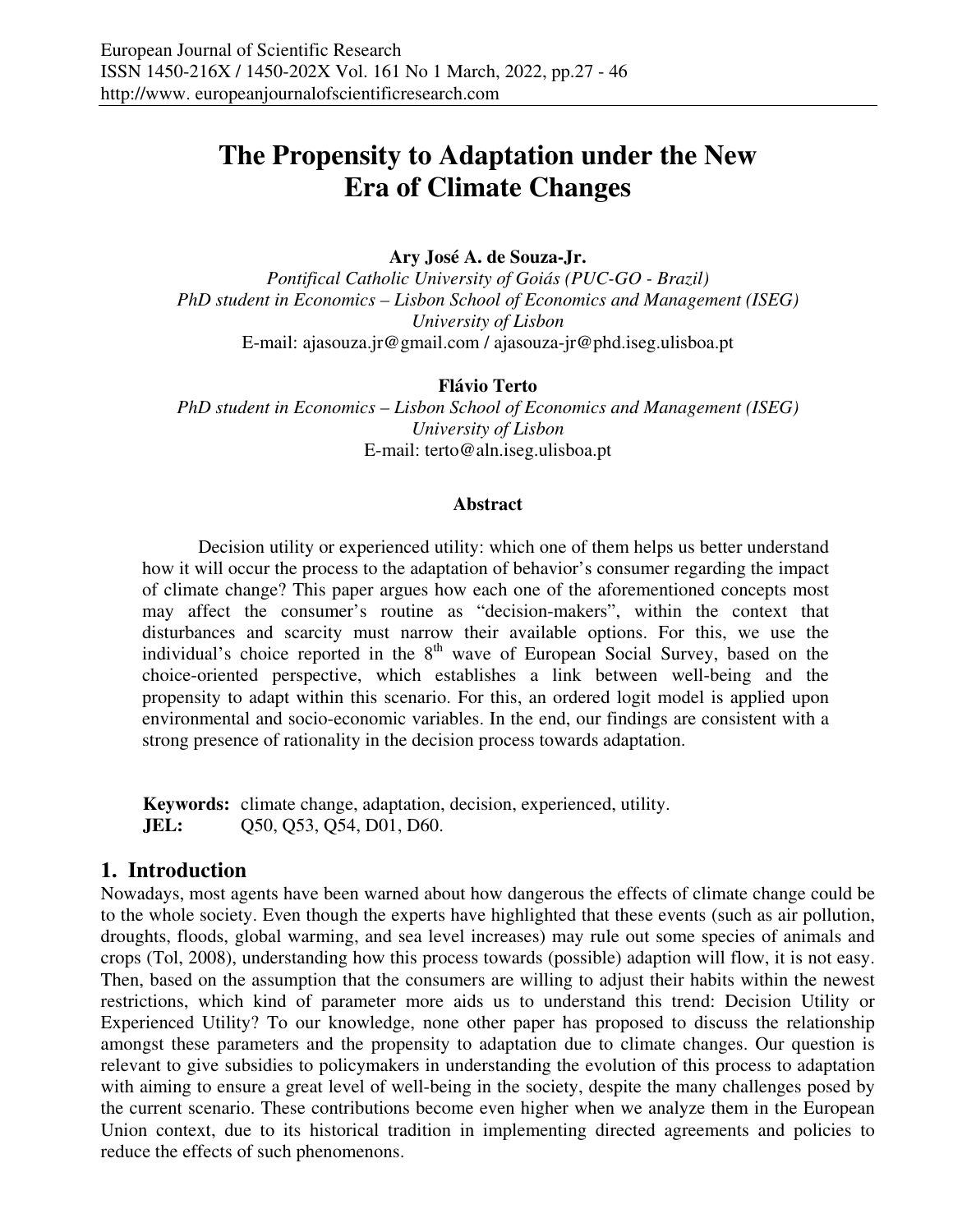Climate change occurs when differences in the state of climate are observed, i.e., its mean or variation in its properties, due to internal (natural) or external forcings (IPCC, 2014). Despite its big variety of effects and interconnections, we don't choose only one for exploring since our main question has established relationships with all of them. Besides, there are plenty of studies related to climate change, generally, with a focus on macro questions, such as impacts on GDP or links between poverty and high temperatures (Tol et al., 1998), which inspires us to go further and assess the subjects' behavior into this scenario.

Recently, analysis of consumer behavior has been seen by the lens of welfare, instead of only variations in income. By hypotheses, we take into account a relationship between the level of welfare and the possibility of consumers´ habits adaptation. Our assumption is supported by Preference Theory, which posted that if preferences are fully satisfied, such a situation creates well-being (Bernheim & Taubinsky, 2018). If most individuals keep the same level of well-being despite facing scarcities and new restrictions, it will be deduced that they adapt their choices, so as not to alter their preferences. Likewise, as an individual is the owner of his choices, any decision conditioned by new challenges in fulfilling their baskets could increase or reduce their satisfaction. As noticed by Diener (2000), such a process occurs because people can adapt themselves speedily within any new circumstance. Our proposal relies on the logic that choices are done consistently, so, for assumption, their choice indicates their preferences $24$ .

In this paper, we also assume a direct relationship between the level of well-being and the odds of adaptation. Our methodology relies on two theoretical strands. The first aims to deduce the readiness in changing habits, but not equal to the contingent valuation approach<sup>25</sup>, since part of this paper takes into account a questionnaire provided by an external institution<sup> $26$ </sup>. However, we build one structure able to elicit such disposition based on the available questions, without asking the willingness to pay or accept something. Then, we focus on the power of the choice, whereby it acts as the main direction. For this, we consider some premises for basing this argument (Bernheim, 2016): 1) each individual can do his/her best judgment of his/her own well-being. Consequently, it defines who can to decide about his/her improvements toward the superior status of happiness; 2) all judgments are compound by coherent and stable preferences, which means that each individual logically takes decisions and elaborates alternatives correctly; 3) preferences determine our choices, which provides great enforcement to our purpose.

The second one is related to the concept of the Subjective Well-Being (SWB), which has been used as an alternative method to value amenities (Diener et al., 1999; Frey and Stutzer, 2002; Dolan et al., 2008). However, our target is not exactly to measure how happy those individuals are, but how satisfied they could be at facing a new set of restrictions due to climate changes. Thus, by allowing to explore the link between well-being and propensity to adaptation, the Life Satisfaction approach provides a great proxy for an individual's utility. In addition, despite mostly effects of climate change has been seen only as macro impacts, according to frame monotonicity<sup>27</sup>, if frame impacts choice, so it will occur in the same way for each decision-maker (Goldin & Reck, 2015).

In this sense, the individual judgment can be direct and indirect: "A direct judgment pertains to outcomes we care about for their own sake – our 'ultimate objectives' – whereas an indirect judgment involves alternatives that lead to those outcomes." (Bernheim, 2016, p.17)<sup>28</sup>. So, as here it has been debated a trend, both judgments will be considered as useful for accepting the construction of well-

 $\overline{a}$ 

 $24$  As Goldin & Reck (2015), here the concept of preference covers the relative consistency in relation to the objectives of the decision makers within the available options.

<sup>&</sup>lt;sup>25</sup> The main difference is about the inexistence of that common question: "What is your willingness to pay for...?" because here the responders were not provoked with this goal while the ESS survey was going on.

<sup>&</sup>lt;sup>26</sup> We mean, these questions were already conceived at the beginning of this paper, so, this precluded us to make any mechanism design of the survey.

<sup>&</sup>lt;sup>27</sup> Regarding the number of available frames, for this study is considered only one, that is, the year's survey, 2016. So, there are no questions about several frames and how these can imply consistency or inconsistency of preferences.

 $^{28}$  Bernheim (2016) highlights the importance of differentiating each kind of judgment. For instance, about indirect one, he explained that not all ones are created equally.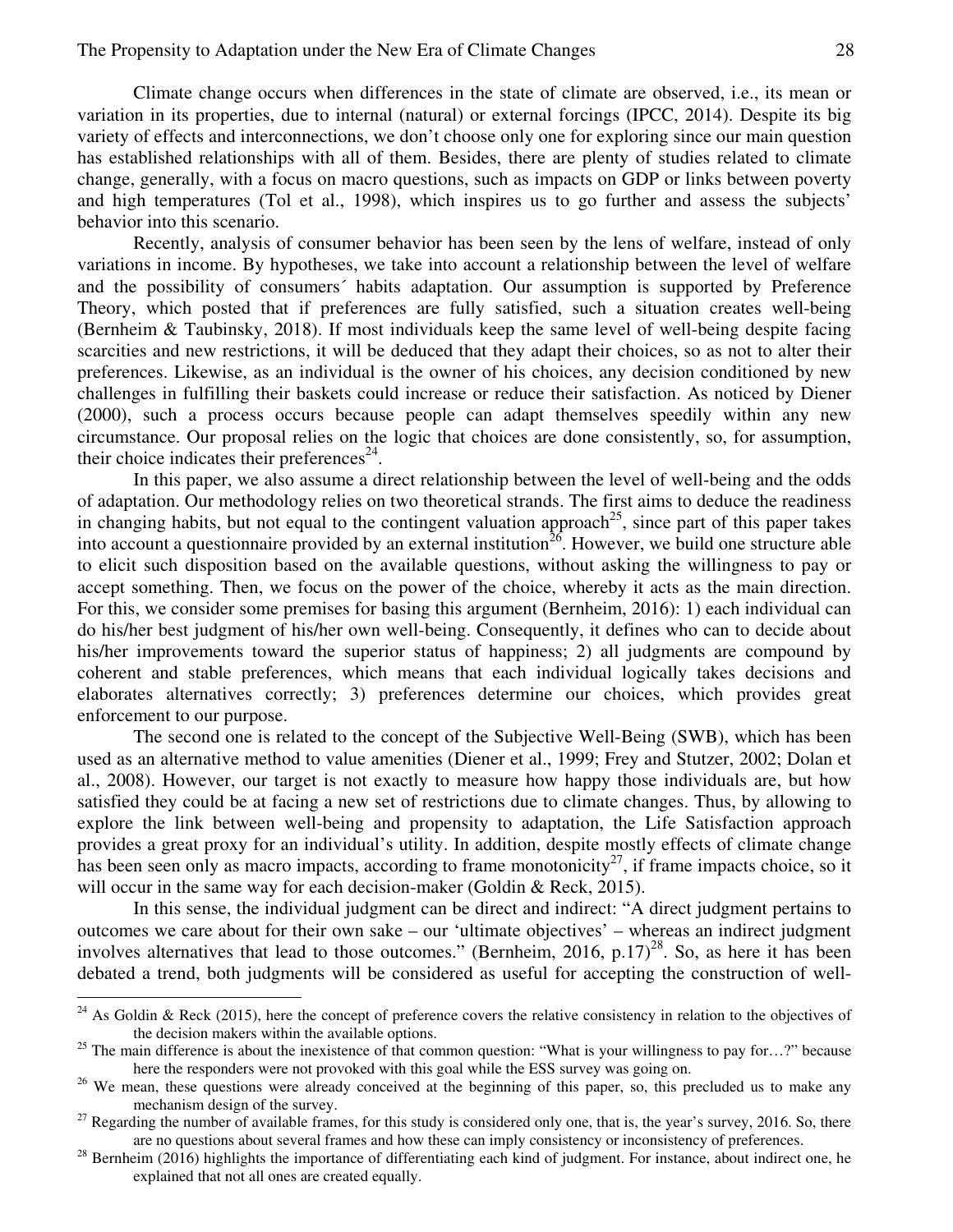being, and, consequently, adaptation. Thus, our question is driven by the choice-oriented welfare framework, whereby beliefs and perspectives about their future in front of these restrictions allow us to comprehend how Decision Utility or Experienced Utility impacts on their welfare while they are facing such limitations.

Regarding our focus, the main inspiration was given by Chetty (2015), who discusses how optimal policies could be achieved by new insights into Behavioral Economics (BE), such as experienced utility and nudges. In this seminal paper, the author compared decision utility with experienced utility, and he concluded that for not using some tools provided by BE, there is a lost surplus from failure to optimize. Other papers were done nearby of our subject mainly based on the SWB approach, despite having a different focus. For example, in Diener (2000), the analysis of SWB over years has shown that people adapt mostly situations, in a fast way, due to several reasons, like a change of goals or specific contexts. According to the author, SWB is treated in different ways, according to religion, the level of wealth, and other features. Then, these specifications imply not only in the SWB but also in their ability to adapt.

According to Kahneman and Sugden (2005), the subject has a trend to adapt himself, by two main mechanisms: changing of evaluation and redeployment of attention. Both lead the consumers to capture new scenarios and rethink his behavior within each one. So far, we don't find any paper related to this point, in such a way that we feel comfortable in assuming that both types of mechanisms could be able to explain the odds to adaptation. Equally relevant, in a longitudinal research project of SWB and personality, Diener et al. (1996) point out that bad and good events are important, despite the last one seems to be experienced with more intensity. The authors still highlight the impacts of the recent events on the SWB levels are more relevant than the former ones, which sheds light on our problem due to the impact of past experiences on the individual's behavior. In our opinion, this last paper gives us important guidance to understand the propensity to adaptation since climate changes haven't occurred with the same intensity over the whole of Europe. Although, studies of SWB dedicated to the adaptation of consumer's habits in facing some adversities due to climate changes are rare.

On the other hand, the current literature has a high variety of studies related to the environmental variables and SWB<sup>29</sup>. Even though none of them does not discuss adaptation related to those concepts aforementioned, they also are suitable to shed light on the effect of environmental variables and socio-economic characteristics. In the first group, a great amount of papers has shown that several different factors of environmental quality have an impact on well-being in the expected way. For instance, negative impacts of air pollution (Apergis, 2018; Smyth et al., 2008; Luechinger, 2009, 2010; Ferreira et al., 2013) and positive for precipitation (Frijters and van Praag,1998; Brereton et al.,  $2008^{30}$ ). Undoubtedly, bad air quality decreases well-being due to its hazardous relationship with health. But precipitation remains partially answered since it could be linked to scenic beauty (Brereton et al., 2008). For the rest of the environmental variables that it will be used in our paper (such as waste production and burnt area), so far, we don't find studies whereby there is some link between SWB and them.

Regarding socio-economics characteristics, they have been analyzed in alternative contexts, with different explanations, which created either positive or negative effects. About age, mostly researches showed negative impacts (Ferrer-i-Carbonell and Gowdy, 2007; Smyth et al., 2008; Cuñado and Gracia, 2013; Luechinger, 2009, 2010; Ferreira et al., 2013). For the variable gender, there is almost an unanimity according to what type assumes the value 1 in the dummy: if male, negative (Brereton et al., 2008; Smyth et al., 2008); female, positive (Ferreira and Moro, 2010). Then, women have a slightly higher proportion to be satisfied with life. From another standpoint of view, having children (or its total amount) has been demonstrated by controversial results (negative: Ambrey et al., 2014; Ferrer-i-Carbonell and Gowdy, 2007; Ferreira et al., 2013 – positive: Luechinger, 2009).

 $29$  This field focuses on the SWB like a level a general satisfaction with life or just "happiness".

 $30$  In Brereton et al. (2008), there are results with both signs. At using the probit model, they found out a positive impact; but a negative one for the OLS model. As in our paper, we focus on the first, the second one was ignored.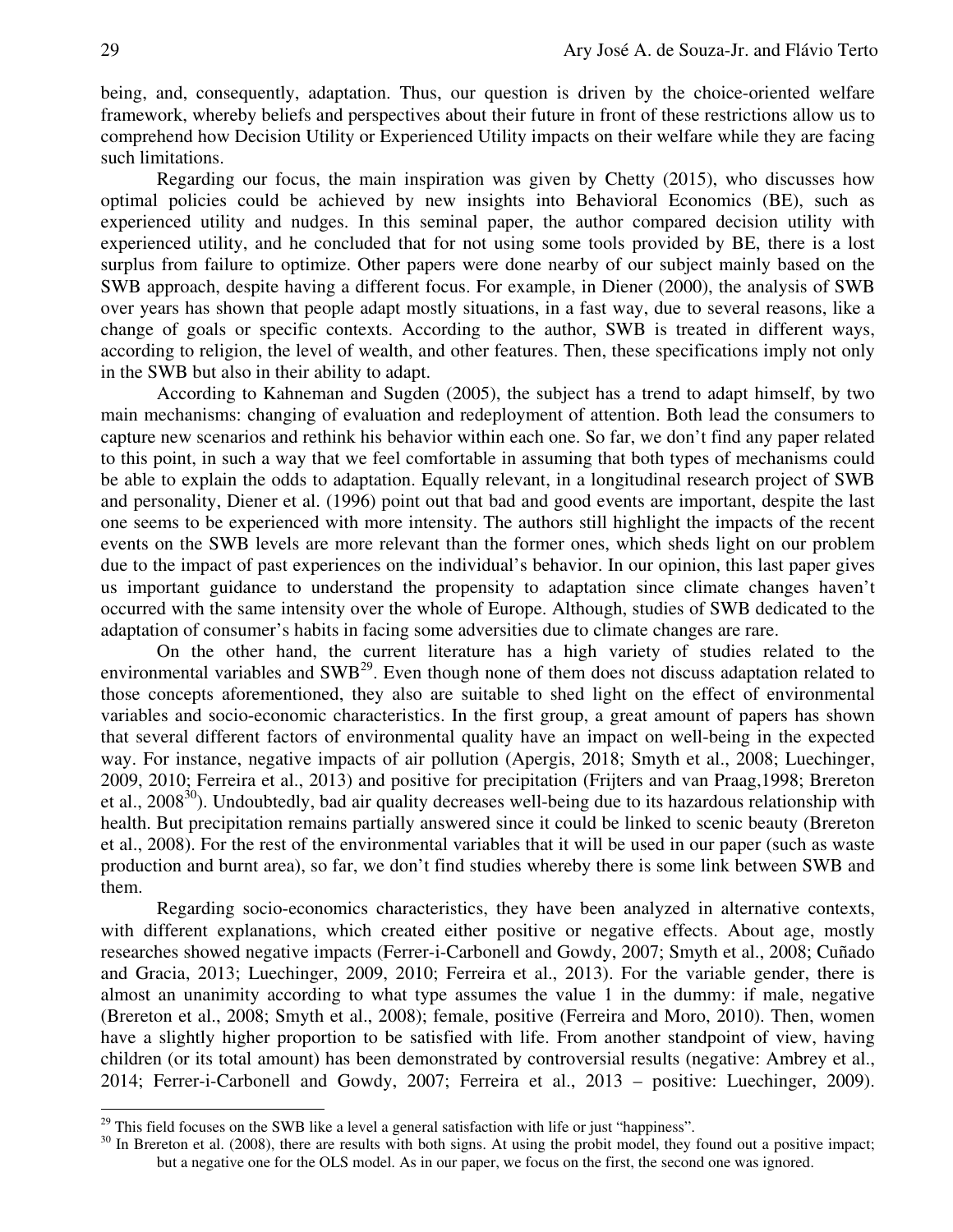Without consensus about these differences, this result could be due to the variety of research drawings and contexts. Equally, the number of years after the last academics degree or (just) years of study also showed double impacts according to each study (Ferreira et al., 2013; Ambrey et al., 2014).

Meantime, talking specifically about climate change has been seen as a hard task, either for its huge extension or for its complexity (IPCC, 2014). Frequently, these features led to several studies, which have discussed this topic in a macro view. For instance, Nordhaus and Boyer (2000) point out that the first models were done in the framework of national economic accounts. Despite the research within this topic have expanded its range by encompassing more complex analysis, the review of the literature showed uncertainty, much more differences in aiming, analyzes of impacts in several unlikely models and sectors (Tol, 2008). For example, Tol (2002) focus on the damage of climate change and demonstrates that the increase of  $2.5^{\circ}$  Celsius in the global average temperature can reduce up to 0.25% of the gross agricultural product ("best guess"). Similarly, the author showed the effects on forestry, sea-level rise, unmanaged ecosystems, human mortality, energy consumption, and water resources.

Researching about adaptation due to climate change, even though using random methodologies (different from SWB), Adger et al. (2005) explain how these adjustments could be evaluated by its effectiveness, efficiency, equity, and legitimacy throughout its judgment of success. Their main inference is to identify a complex process of steps ("cornerstones of adaptation"), which varies according to lapse time and scale of experienced events. From a more practical view, Sahakian and Wilhite (2014) identify sequential stages, by using a social practice theory, which ones can create pitfalls, demanding efforts from important intuitions and, in the end, adding extra complexity due to dimensions of time and space. Otherwise, they warn about how completely different roles must be enrolled to reach sustainable forms of consumption (not only habits).

In a more microeconomic view, Young et al. (2010) evaluate the green consumer decision process when purchasing products in Yorkshire (UK), which evidence a great role for situational context, time for research, product´s price, available information about environmental/social performances of products and cognitive efforts for researching. Despite highlighting each variable alongside green criteria, the consumer must apply much more effort for handling key factors, such as purchase experience, plenty of time, and knowledge of the relevant environmental issues (Young et al., 2010).

Our study also has some limitations. The first is the high amplitude of subjects in the questionnaire done by the European Social Survey (ESS). This feature ends up encompassing a quite different range of topics related to climate changes, from just perceptions about the environment to specific questions (e.g., better source of energy). Second, the edition of 2016 reached 23 countries, which offers a huge variety of tastes and idiosyncrasies, for each country as well as for each interviewed group. For this reason, it's normal to wait for a huge endogeneity in the econometric outputs. Third, our methodology only captures the role of each environmental and socio-economic variables for both concepts, explaining how each subject "organize" his/her self-propensity to adapt him/herself. We mean, there is none unified index that can offer us an exact measure for adaptation, then, our findings will be done based on the global influence and significance of estimates.

Taking into account our limitations, this paper still provides contributions to the public policies<sup>31</sup> since it adds elements to its reasoning, mainly for European Union<sup>32</sup>, not only because of its leadership within ambitious climate policies<sup>33</sup>, but also due to its high impact on the global economy. Moreover, this paper offers additional findings for three major fields. First, for the behavioral economy, since we established a link between the power of choice and the odds of adaptation in the context of climate change. The guidance comes from the assumption of SWB, which indicates that

 $\overline{a}$ 

<sup>&</sup>lt;sup>31</sup> For example, Spinnewijn (2015) discusses how biased beliefs about the likelihood of employment can impact unemployment policies. This study highlighted those different levels of pessimism or optimism, also with a specific degree of paternalistic's government, implies in many designs of unemployment policies.

<sup>&</sup>lt;sup>32</sup> We highlight the European Union because, as it'll be shown soon, the ESS' survey in 2016 encompasses 22 European countries and Israel.

 $33$  For a broad view about the development and implementation of climate policies in the EU, see Delbeke and Vis (2015).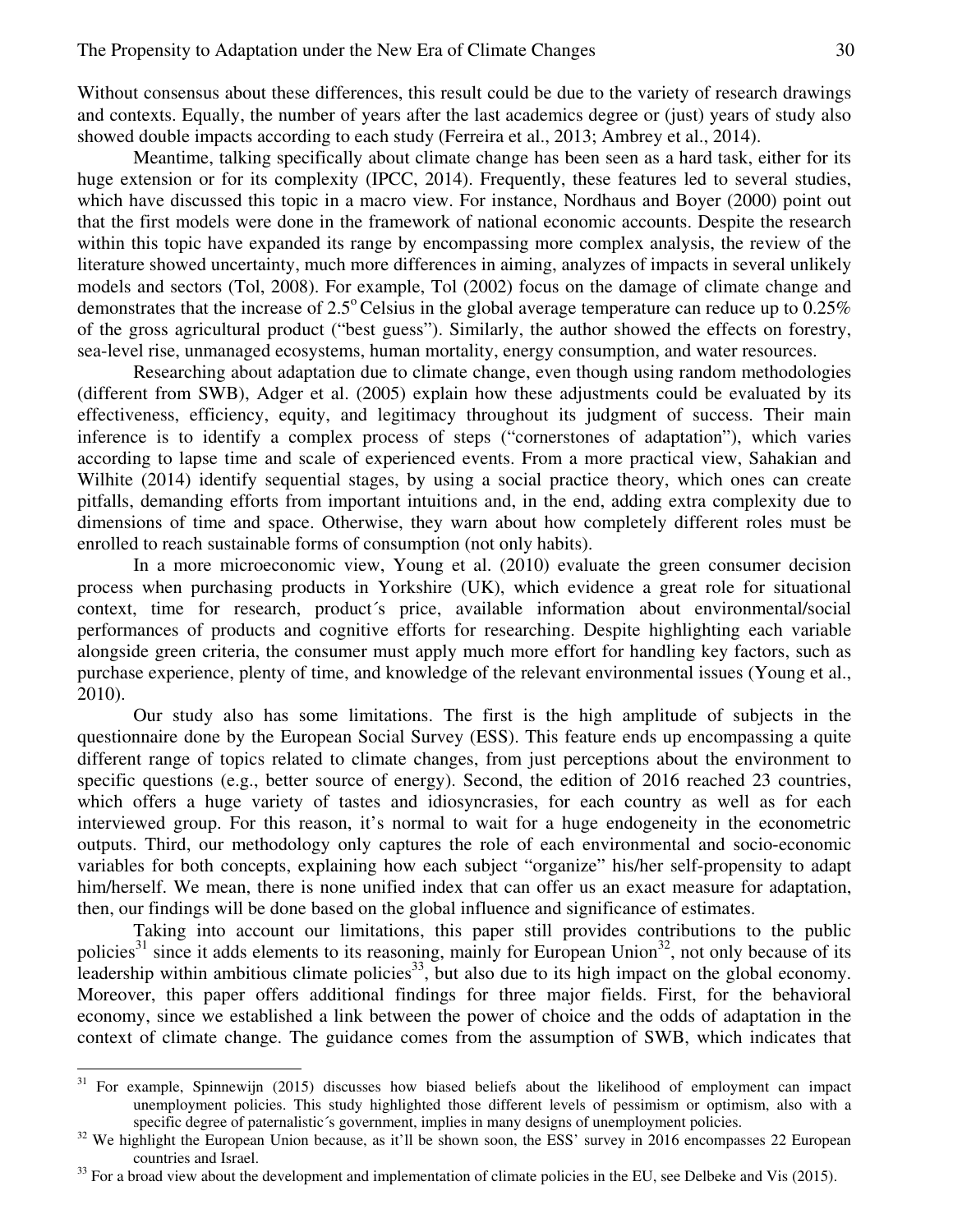more welfare leads directly to a bigger likelihood of adjusting their consumption habits. The second field is the economics' climate change. Our paper also adds findings in offering a new view about the impacts of climate change from a microeconomic perspective. Thus, we innovate for assessing the propensity to adaptation based on a behavioral framework, which is directly personal, even if evaluated in large groups. Lastly, our finding offers a general inference to the discussion about consumer behavior, due to its ability to assume their posture regarding new challenges generated by climate change. Knowing how each key variable impacts the decision or experienced utility also allows us to go deeper into forecasts about public policies and market strategies.

Beyond this introduction, our paper is divided into five parts. The first handles the conceptual approach. Section 2 gives relevant details about the data and explanatory variables. The third one shows the methodology, offering a good explanation to allow us to reach our purpose. Fourthly, a discussion about the main outcomes and implications. The last one, a conclusion.

## **2. Conceptual Approach**

In this section, we explore conceptual frameworks for apprehending how the propensity to adaptation will be assessed. First, Decision Utility<sup>34</sup> refers to the common judgment of mainstream microeconomic, which relies on the existence of a utility function,  $U_t$ , that embodies all possible preferences, aiming to maximize well-being. In the spirit of Von Neumamm and Morgenstern (1953), individuals can make decisions upon comparisons between events, as well as combinations of their likelihoods, whereby they compute their better possible payoffs. For this view, it is supposed to deal with rational individual, who is able to take optimal decisions due to the market with symmetric information. As Simon (1955), these consumers must gather all possible payoffs according to each outcome, which is related to knowing the nature of circumstances<sup>35</sup>. In a general way, for Kanheman and Sudgen (2005), it represents an individual's preferences related to his mental capacities. Additionally: "A common practice  $(\ldots)$  is to posit the existence of a utility function,  $U(x;f)$  (where x is the chosen item and *f* is the decision frame) that rationalizes decisions. This function summarizes all positive knowledge about choice. For obvious reasons, many behavioral economists call it decision utility (or sometimes ex-ante utility)." (Bernheim & Taubinsky, 2018, p.11). Even though this approach has been considered the base for several studies, some researchers observed that utility theory was unable of describing the whole phycological process, once it does only a small part of it (Frisch & Clemen, 1994).

Second, for Kahneman et al. (1997), Experienced Utility (EU) denotes an instant utility, as a type of measurement of hedonic and affective practice. Similarly, Bernheim (2016) posted it as feelings´ and event´s records whereby consumers actually experienced some decision. Then, due to its amplitude, he called it "subjective sensation". Therefore, we cite Experienced Utility (EU) as a function  $U_t^e$ , which encompasses, for definition, all past experiences of consumers (objective and subjective). Also, any trial of detailing such fact within this concept will be completely no success, because that one contains instantaneous hedonic sensations as well as the aspect of culture and heritage. Furthermore, as a decision-maker, the consumers´ habits embodies their history and some type of compacted past opportunities: "habitus conceptualizes biographical and historical experience (…)" (Sahakian & Wilhite, 2014, p.28). Therefore, new contexts don't ignore the fact that experience is a relevant element in the decision-making process since it influences our current views about possible judgments.

For both parameters, it is posited the existence of a virtual welfare function, *V (x)*. Next, for identifying how each parameter allows us to understand about well-being, and so, the propensity to

 $34$  To simplify, from now on, it will be used decision utility for representing the traditional utility theory, which is always present in the microeconomics handbooks.

<sup>&</sup>lt;sup>35</sup> Here it will be considered the traditional concept of the expected utility model, even though Kahneman and Tversky (1979) had noted violations of its axioms as a descriptive model, such as certainty, isolation, and reflection effects.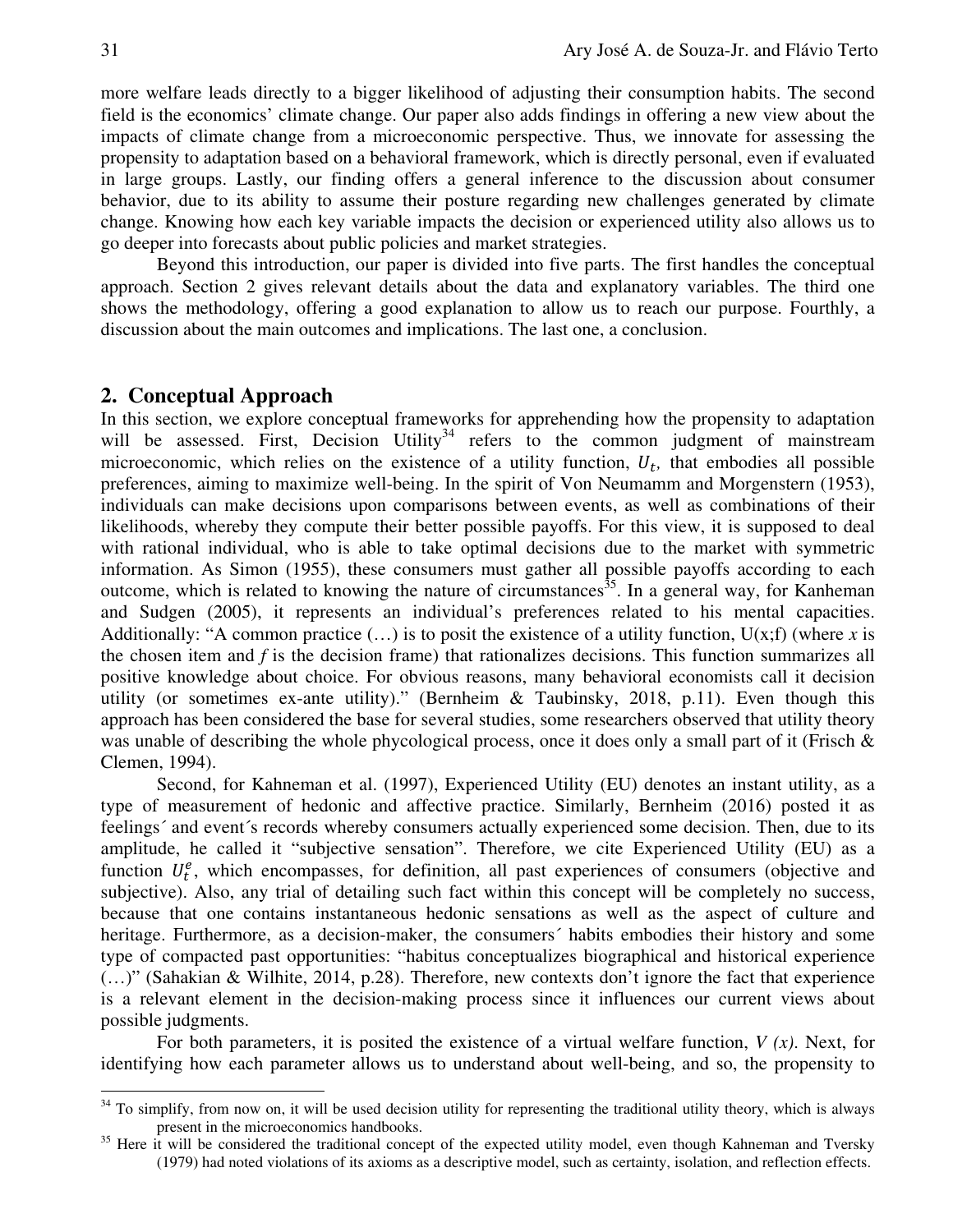adaptation, we assume that: i) each consumer is the best arbiter of his well-being; ii) at choosing, we aim to reach the best options which induce us to expand our comprehension about their well-being (Bernheim, 2016). Also, we identify some answers as possible mistakes (Bernheim, 2016). For this purpose, we consider a mistaken choice when: a) it is chosen an inconsistent option within all available alternatives<sup>36</sup>; b) supposedly, people do not understand particular decision problems, for not knowing exactly how to answer such questions, despite having a range of verifiable answers and information.

Third, the concept of climate change encompasses all types of alterations in the environment, which creates a flow of natural sequences amongst enrolled sides. "Climate change refers to a change in the state of the climate that can be identified (e.g., by using statistical tests) by changes in the mean and/or the variability of its properties and that persists for an extended period, typically decades or longer." IPCC (2014, p. 120). Also, it may be generated by a natural internal process or external forcings, which could be attributed directly or indirectly by human actions (UNFCCC, 1992). For instance, the trend over 1901-2012 shows an increase up to  $2^{\circ}$  degrees Celsius in most of the world, while some regions reached  $6^{\circ}$  degrees of raising (IPCC, 2014). Furthermore, from observed data in 2010, other phenomenons give us clear signs: increase in the global sea level, more intensity and duration of droughts, reductions in the permafrost regions and, elevations in ocean acidification (IPCC, 2014).

Finally, adaptation is related to the process of adjustment or reorganization according to actual or expected effects of climate changes, either for human systems (seeking for moderation) or natural ones (facilitating adaptations) (IPCC, 2014). Notably, the first is promoted by intentional movements, while the second could exist in the self-governing (autonomous process). Likewise: "the capacity to adapt is dynamic and influenced by economic and natural resources, social networks, entitlements, institutions and governances, human resources and technology" (IPCC, 2014, p.839). For Adger et al. (2005), adaptation shows the capacity of individuals and institutions in creating such ability into new scenarios. So, this is a continuous process, for all agents in the society, which encompasses a stream of steps (activities, actions, attitudes, etc.) related to several aspects of life (Adger et al., 2005). According to Gibson et al. (2011), even if society accepts such a process, it does not mean that people are able to change themselves, because of some dilemmas of sustainability. As a result, regardless of which concept best applies, it is not possible to state any direct relationship between acceptance of climate change and adaptation.

From the standpoint of adjusting habits, movements to a more sustainable world depend on how to redefine postures, positions, and opinions. Then, it involves a new characterization of routines and the reconstruction of the set of behavioral practices (Sahakian and Wilhite, 2014). Despite lacking available information on the environmental and social performance of products, in general, green consumers have done a great effort in choosing the likely best option (Young et al., 2010). In sum, these concepts will guide us to develop a reasonable analysis of the propensity of consumers in adjusting their habits of consumption within a scenario that considers the impacts of climate change.

### **3. Data**

 $\overline{a}$ 

Our data was taken partially from the European Social Survey (ESS), which did a great questionnaire in 23 countries, most of them in Europe<sup>37</sup>, in 2016. In this specific year, ESS innovated its scope of topics by adding a rotating module called "Climate change and energy, including attitudes, perceptions and policy preferences". This new block has 32 questions of multiple formats and settings, but only 30

 $36$  According to Bernheim (2016), this situation also encompasses a type of indirect judgment reported incorrectly. But this paper won't assess if the individual chooses an option for the right or wrong reasons.

 $37$  The full list of countries in the ESS 2016 is: Austria, Belgium, Czechia, Estonia, Finland, France, Germany, Hungary, Iceland, Ireland, Israel, Italy, Lithuania, Netherlands, Norway, Poland, Portugal, Russian Federation, Slovenia, Spain, Sweden, Switzerland and United Kingdom.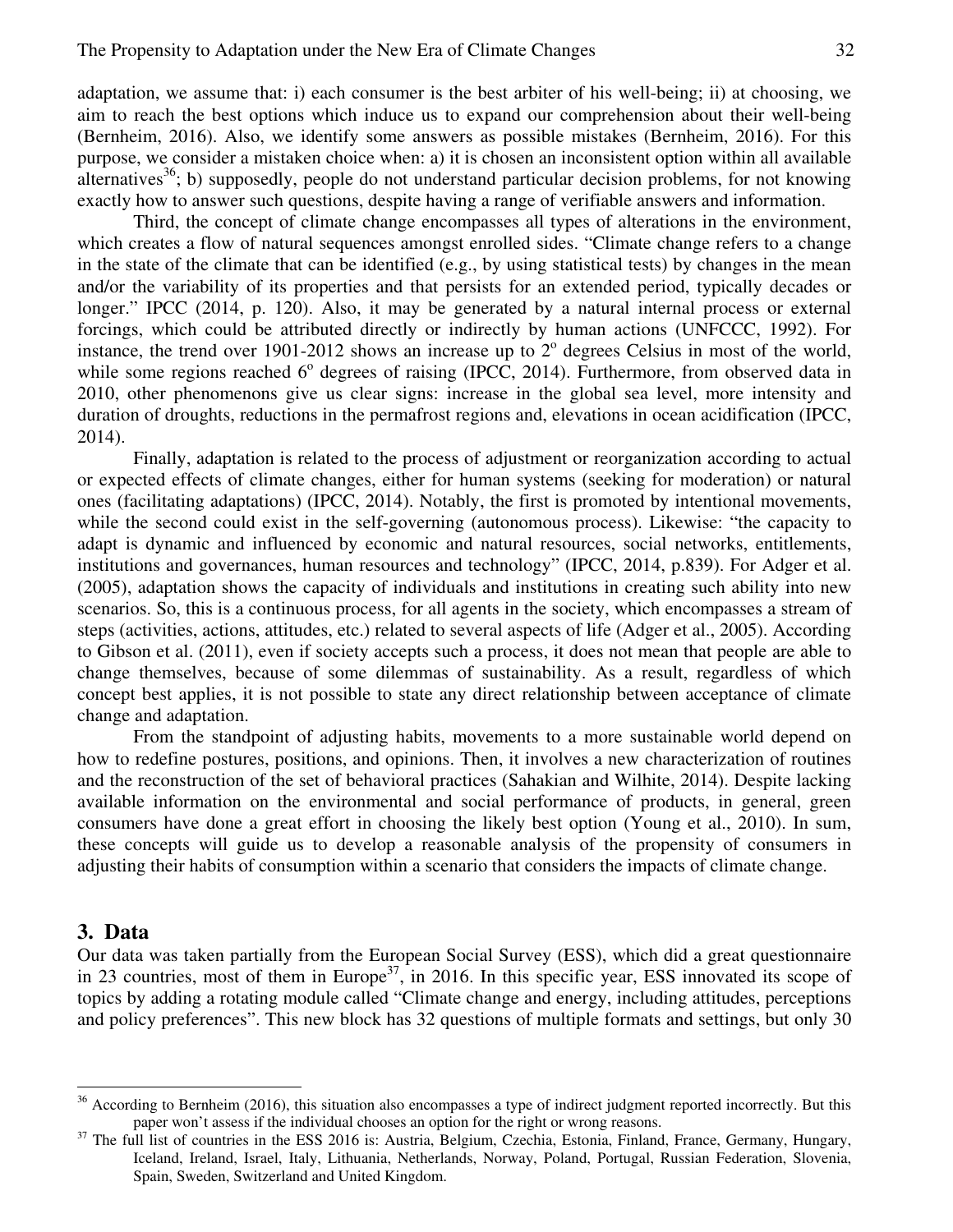were used in our paper<sup>38</sup>, being its answers used as the base for our dependent variable. As a result, this paper uses approximately 44,378 observations from ESS.

On top of that, a second part of the explanatory variables was taken from PORDATA $^{39}$ , mainly for the topic environment, energy, and territory. These are divided into two groups. First, the environmental variables, settled by country, whereby we follow just two common measures present in the previous papers: greenhouse gas emissions (air pollution, see Apergis, 2018) and precipitation (Brereton et al., 2008). The other ones represent additional contributions that our study aims to explore, namely: waste production, energy production, energy consumption, burnt area, and carbon intensity (PORDATA, 2020); since we do not find any studies about them. The second groups encompass the socioeconomic characteristics at the individual level, taken from ESS, which has been found in the current literature with relative impact on SWB (for example Dolan et al., 2008). Both groups work like indicators for signaling the strength and the sorting in the scale of propensity to adaptation. Table 1 contains the variable descriptions and their labels used in the econometric model.

# **4. Methodology**

Our methodology is divided into three parts. The first explains how the concepts of Decision and Experienced Utility will be tested. The second gives us more details about the choice-oriented perspective. Lastly, the econometric approach explains our estimation strategy based on discrete choice models.

| Group          | <b>Variable</b>                                                        | Label              | <b>Description</b>                                                                                    | <b>Source</b>   |
|----------------|------------------------------------------------------------------------|--------------------|-------------------------------------------------------------------------------------------------------|-----------------|
| Environmental  | Waste production                                                       | Waste              | Linear, the average per capita,<br>in tonnes $(t)$ .                                                  | <b>PORDATA</b>  |
|                | Greenhouse gas emissions                                               | Emissions          | Linear, the average per capita,<br>by the ratio of t $CO2$ eq (tonne<br>equivalent of carbon dioxide) | <b>PORDATA</b>  |
|                | Contribution of renewable<br>energies to primary energy<br>production  | Energy production  | Percentage in the energy<br>production                                                                | <b>PORDATA</b>  |
|                | Precipitation                                                          | Precipitation      | Linear, millions of $m3$ .                                                                            | <b>PORDATA</b>  |
|                | Contribution of renewable<br>energy to the final energy<br>consumption | Energy consumption | Percentage in the final<br>consumption                                                                | <b>PORDATA</b>  |
|                | Burnt area                                                             | <b>Burnt Area</b>  | Burnt area per 100 thousand<br>$km2$ of surface                                                       | <b>PORDATA</b>  |
|                | Carbon intensity of the<br>economy                                     | Carbon intensity   | Linear, $CO2$ tons per million<br><b>GDP</b>                                                          | <b>PORDATA</b>  |
| Socio-economic | Gender                                                                 | Gender             | Binary: 1, if female; 0,<br>otherwise                                                                 | <b>ESS 2016</b> |
|                | Number of children                                                     | Children           | Linear                                                                                                | <b>ESS 2016</b> |
|                | Age                                                                    | Age                | Linear                                                                                                | <b>ESS 2016</b> |
|                | Number of years after the last<br>academic degree                      | <b>Last Degree</b> | Linear                                                                                                | <b>ESS 2016</b> |
|                | Years of study                                                         | Years of Study     | Quadratic                                                                                             | <b>ESS 2016</b> |

# **Table 1 – List of variables**

Source: Self elaboration.

<sup>-</sup><sup>38</sup> There were two exclusions because they were out of our focus.

<sup>&</sup>lt;sup>39</sup> PORDATA is a database on contemporary Portugal with official and certified statistics on Europe, divided into a wide range of themes, such as environment, energy, territory, employment, population, etc. Also, it is organized and developed by the Francisco Manuel dos Santos Foundation. The statistics released come from official and certified sources, with information production skills in the respective areas. All of its information comes from official entities, such as the National Statistics Institute or Eurostat.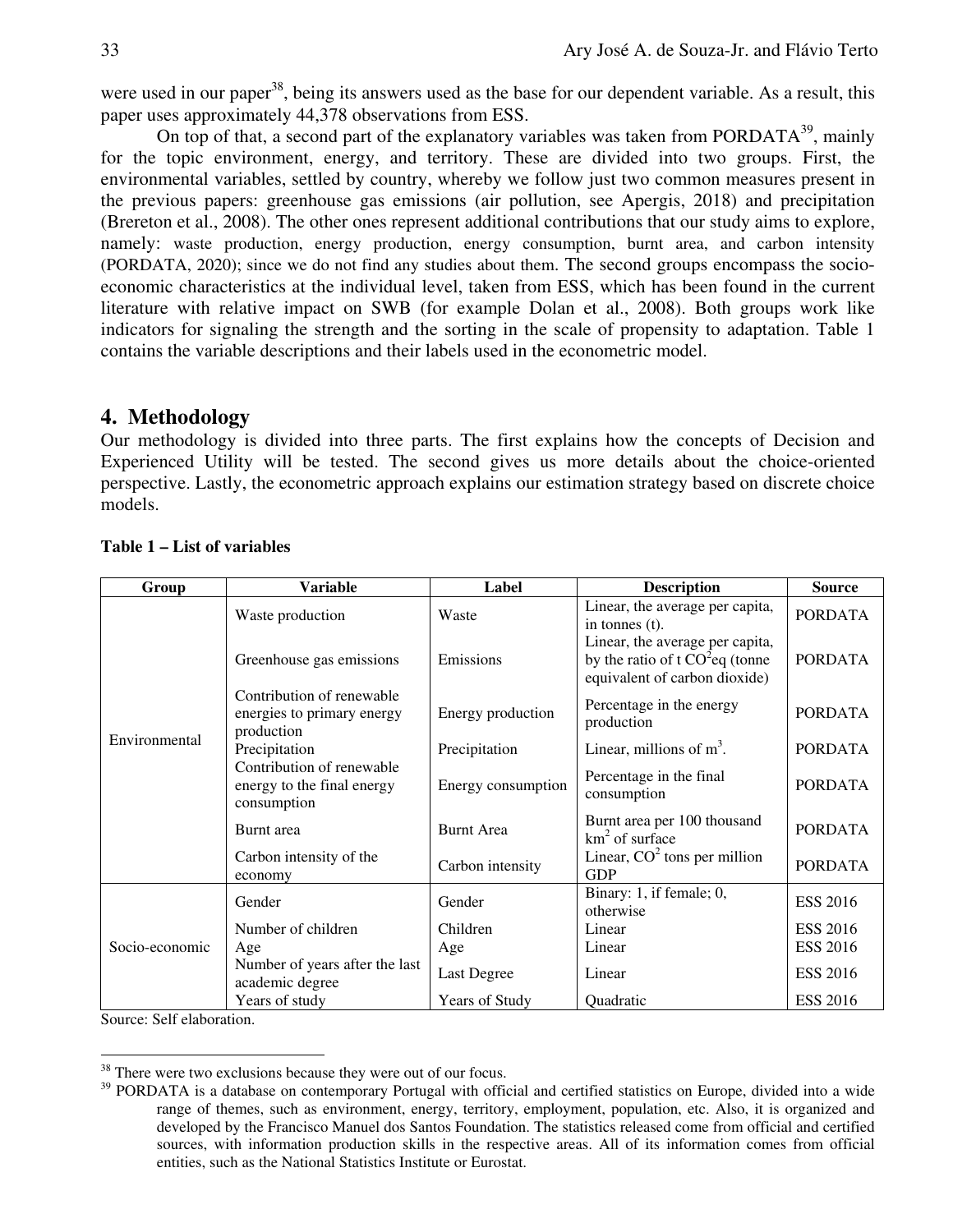#### **4.1. Decision Utility and Experienced Utility**

 $\overline{a}$ 

In this step, we detail each parameter as well as become more comprehensible their broad meaning. For simplicity, this study considers a customer with no availability of additional options, unlike Gul & Pesendorfer (2001)<sup>40</sup>. First, Decision Utility (DU) includes all true preferences, which relates all compiled experiences and their capacity to taking better decisions, due to rational behavior. By Simon (1955), a pool of pay-offs must be listed to organize their capacity of establishing comparisons, of course, in a consistent way<sup>41</sup>. In the presence of these features:

$$
U_t = f\left(\sum_{s=0}^{\infty} \delta \ U_{t+s}^f\right) \tag{1}
$$

In Equation (1), the term  $\sum_{s=1}^{\infty} \delta U_{t+s}^f$  $s_{t+s}$  shows the amount of expected utility based on their knowledge of doing great predictions by rational action; adjusted by a discount factor  $\delta$ . The last one, we assume being positive, neutral, equal for all parameters, and undetermined<sup>42</sup>. By Bettman et al. (1998), applications of rational theory can occur since well-done preferences become a viable choice, due to their familiarity with the determined object. Besides that, our study does not suffer any violation regarding the framing effect, as there is only one macro and wide "framing", which is the year's survey (2016). Finally, as in Kanheman and Sudgen (2005), decision utility relates to judgments before experience events, namely, *ex-ante* any choice.

By Experienced Utility (EU), the main goal is to capture how records of feelings and experiences (properly) can imply in their current behavior. In the meantime, we assume that decisionmakers are capable to elicit deterministic forecast based on their past events. Besides the answer *per si*, several internal psychological features and geographical positions<sup>43</sup> are implicit in the respondents' behavior. In other words, Experienced Utility takes into account lived experiences for deciding about how to behave within each context. Furthermore, these records of past experiences allow that either decision-maker better posit himself in front of his doubts or being fully sure of how to choose. As a consequence, some questions are taken as objective and clear decisions. Then, neither loss in determining how welfare occurs, nor doubts about its power of explanation arise. In sum, the EU creates judgments only after experiencing events, we mean, *ex-post* tried out them (Kanheman and Sudgen, 2005). So:

$$
U_t^e = f\left(U_t^s + \sum_{s=0}^t \delta \ U_s^p\right) \tag{2}
$$

where  $U_t^s$  is the utility based on the number of subjective experiences, which cannot be captured explicitly by any SWB; and the term  $\sum_{s=0}^{t} \delta U_s^p$  defines the forecast about well-being regarding their capacity of adaptation, through the utility of their past events (discounted by a factor, equal to that used in Eq. 1). In other words: the "experienced utility is an *ex-post* concept: it reflects the hedonic experiences that result from acts of choice" Kahneman and Sudgen (2005, p. 167).

In general, consumers are used to facing each consumption choice with a common position, whereby they try to do their better forecast about future decisions. However, it doesn't only consider their capacity to assess welfare (*ex-ante*) due to hypothetical unlimited rationality, but also take into

Such an assumption aims to rule out situations whereby customer could deep within several psychological aspects, as self-control, passion, culture, religion, etc.

<sup>41</sup> Following Simon (1955), this capacity of doing comparisons drives us to those well-known vocabularies in microeconomics: "*better than*", "*worse than*" and "*as good as*".

 $42$  For sake of simplicity, this paper does not need to establish any assumptions regarding its absolute value as well as any difference of each parameter in equation 1, due to the type of our data. In doing so, the delta can be considered indexed to "*s*".

<sup>&</sup>lt;sup>43</sup> For instance, past bad experiences in their usual restaurants or markets, as well as influence's family. In which country you are in is important too, because you can have different opinions depends on how the availability of products works.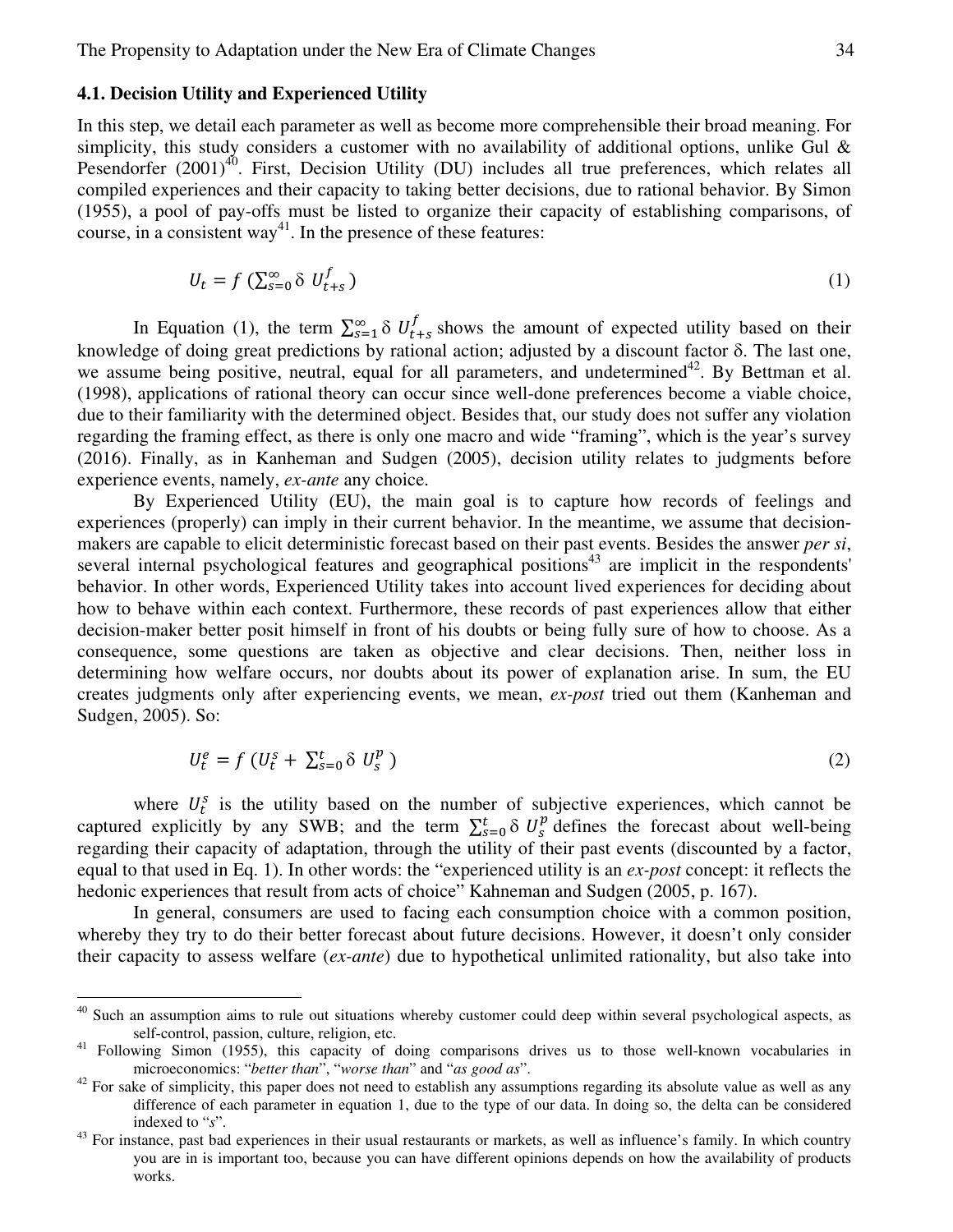account their abilities to deal with known situations by their past experiences (*ex-post*). Then, based on a choice-oriented framework, a habit of consumption is a mixture of *ex-ante* and *ex-post* skills' assessment of well-being.

## **4.2. A Choice-Oriented Perspective**

Our purpose is to analyze the relationship between DU and EU with the explanatory variables by a choice-oriented perspective<sup>44</sup>, whereby welfare is the main guidance for signaling about the propensity to adaptation. For instance, while other studies assess happiness, our paper seeks a relationship between satisfaction, well-being, and adaptation. Satisficing strategy was elicited as a mechanism of decision making, which is based on alternatives, aiming select better option and discard any compensation: "If any attribute fails to meet the cut-off level, the processing is terminated for that option, the option is rejected, and the next option is considered." Bettman et al. (1998, p. 190). According to Simon (1955), such analysis aims to gather the most viable alternative. After choosing a certain option, the level of satisfaction is reached. Sequentially, as Figure 1 shows, we hypothesized that each step drives to another one, only in one way, as more satisfaction means more well-being, which in turn generates more propensity to adaption. As Firsch  $&$  Clemen (1994) note, such a logicsequence induce us to a type of consequentialism's process, since a decision must be chosen according to the expected consequences, based upon its course of action<sup>45</sup>.

In Figure 1, the logic is to deduce that consumers can adjust their habits of consumption with the scarcity of goods (due to climate changes) till a certain threshold which allows them to remain a level of satisfaction, so, their well-being, which displays their propensity to adaptation. For assuring the stability of the last concept, some assumptions were necessary for Figure 1: i) there is only one way, from the left to the right, coming from the chosen choice to final ability to revise their habits; ii) the procedure begins at choice, which establishes the notion of satisfaction; iii) there are no other phenomena that could disturb the relationship between well-being and adaption; iv) it is attributed absolute value only to the first step<sup>46</sup>, according to the level of satisfaction. For assumption, based on Köszegi & Rabin (2008), even though satisfaction might receive influences by other features of context, in this work we abstract these possibilities and consider that satisfaction relies only on the choice  $set^{47}$ .

#### **Figure 1 –** Relationship between satisfaction, well-being, and adaptation



Source: Self elaboration.

Here, for assumption, choices are not dependent. So, if there is an option as default, the order in which other options are presented or their main features don't matter.

<sup>&</sup>lt;sup>45</sup> Despite not highlighting inferences related to irrational behavior, Dawes (1998) find evidence of decisions made under various non-consequential arguments, for example, habits, religion, repetition, and tradition.

<sup>&</sup>lt;sup>46</sup> This assumption avoids that appears such questions positing scenarios regarding differences in levels of welfare or propensity to adaptation. For sake of simplicity, in our analysis is supposed that more satisfaction means more well-being, which means, in its turn, greater propensity to adaptation.

 $47$  Other types of outcomes were discarded because when consumers are trying to perform some foreseen about how climate changes will impact on their usual baskets, it is too hard to understand clearly what type of result such adjustment can influence. Then, due to its vast amplitude and manifold possibilities, one only choice set was taken as part of this paper.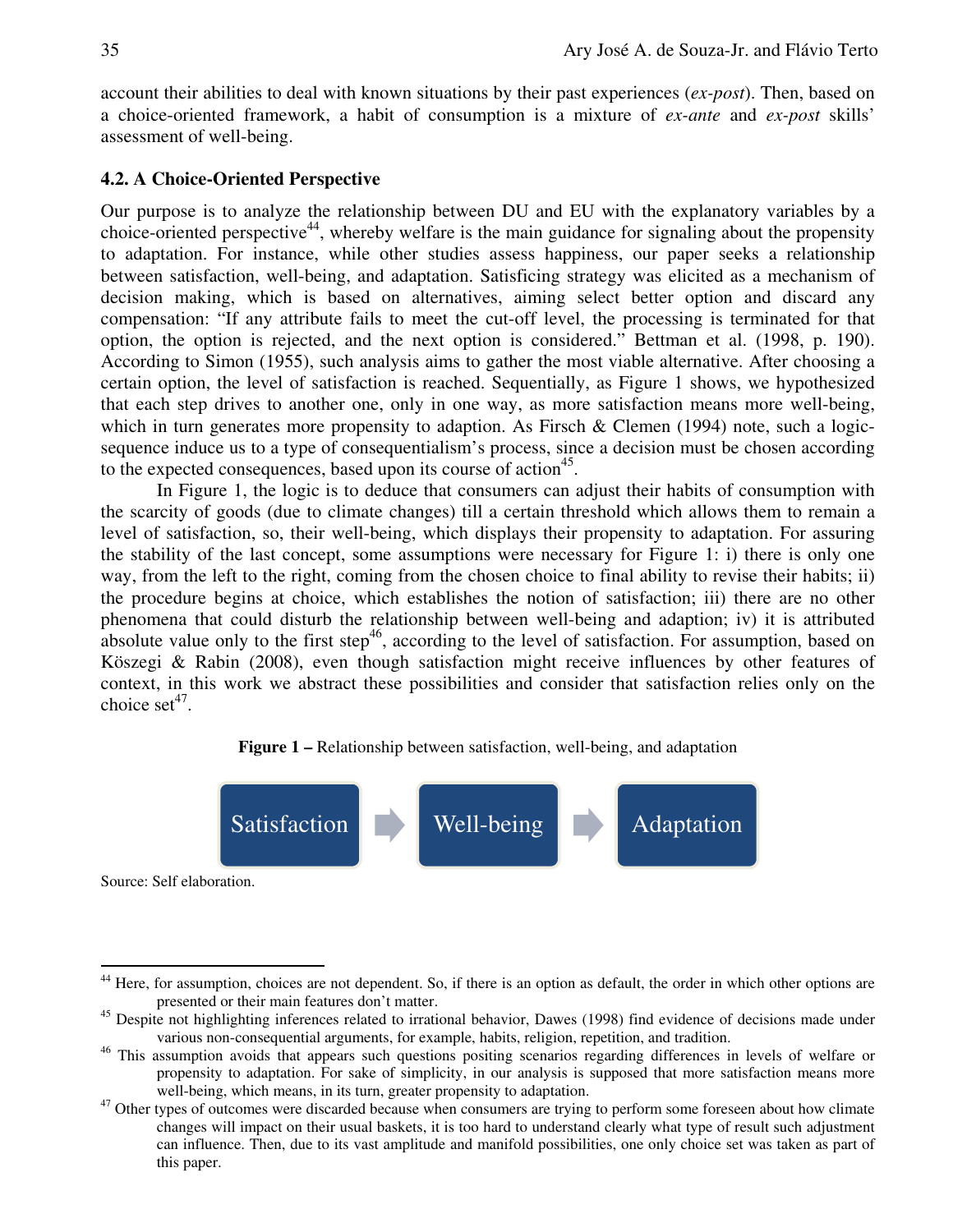In a specific manner, for computing the first step ("level of satisfaction") - and so, reaching the propensity to adaptation – two adjustments were done. First, each chosen question received a "tag", which indicates whether they can measure Decision Utility or Experienced Utility (List 1 - available under request). Following Kanheman and Sudgen (2005), the reasoning here was based on the assumption that some answers might be affected by previous experiences, which allows us to assume importance for this feature. Although, there are other ones whereby prior knowledge doesn't reach relevant influence. Thus, if the answer is mostly influenced by past experiences, it receives the tag "Experienced Utility", otherwise, "Decision Utility". In the second adjustment, the answers were adapted in a way of generating a common scale for capturing the level of satisfaction. A new scale has a range from 1 to 5, whereby 1 means "minimum" and 5 "maximum" propensity to adaptation. In other words, chosen options can vary from low to high propensity to adaptation. Worth highlighting that such adjustment was done since neither all questions have an equal number of available options, nor equal aims<sup>48</sup>. Thus, we use this scale to determine the level of satisfaction, which in its turn becomes our dependent variable<sup>49</sup>.

In doing so, the questions from ESS's survey were considered this away:

- i) Welfare relevant domain: for evaluating welfare consequences of the newest restrictions due to climate challenges, it was used the rotating module of ESS 2016. Our choice mapping encompasses questions from D1 to  $D32^{50}$ , including attitudes, perceptions, and policy preferences;
- ii) Welfare criterion: As in Bernheim (2016), we considered that always one option is undoubtedly superior to another one. So, if an individual chose one alternative, he cannot select the second one, if the best option is available (unambiguous choice relation). Then, if the consumer has great satisfaction for adjusting his habits of consumption, he has great well-being, and, at last, a high propensity of adapting himself.

Moreover, as relevant welfare choices were shown by answers, they give us some possible interpretations of such a relationship between satisfaction, well-being, and adaptation. In consequence, we exclude those answers with no logic or no relationship with our aim (mistakes). For these cases, such information neither is available to some interpretation nor advance into our proposals $^{51}$ .

To sum up, we thereby take into account those questions as consistent due to a direct contextualization between choice functions and several climates changes<sup>52</sup> (Sen, 1993). Meaning choices are equivalent to how it will be the self-power of inner adaption in referring to each stage of the path. Even though such part of the questionnaire does not capture fully feelings regarding all effects of climate changes in Europe (and this survey has been shown as deputy of populations as a whole), it helps us to better understand the operating mechanism that involves choices and welfare related to our problem. "(…) this into choice functional terms, we can concentrate on the power of a group to reject a dispreferred alternative." (Sen, 1993, p. 509).

 $\overline{a}$ 

 $48$  It was made a proportion among both scales, keeping the maximum equivalence. When the question has the option "0" as a possible answer, it was doubled the minimum or maximum score (according to the way of adaptation in front of climate change). The questions generate answers that are classified in a decreasing or increasing way; thus, the new scale was organized for capturing such effect according to the nature of each situation. The only exception was for question D22, where the respondent can choose the option "I don't think climate change is happening", which received the score 1 ("low capacity of adaptation").

<sup>49</sup> Then, in our study, satisfaction was not measured by the level of happiness (as usual). In doing so, the SWB literature provides the main idea, by the concept of satisfaction is measured by other way, that is, our scale.

<sup>&</sup>lt;sup>50</sup> Again, there were two excluded questions.

 $<sup>51</sup>$  For instance, some questions have an option "Refusal" or "Don't know". The problem is that in both cases is not possible</sup> to extract any interpretation about how an individual thinks in adjusting his habits of consumption.

 $52$  As explained by Sen (1993), a huge number of feelings impacts individual judgments toward external correspondences for assessing consistency. Despite having such complexity, our study is supposed that all feelings are equal within each option inside its corresponding answer.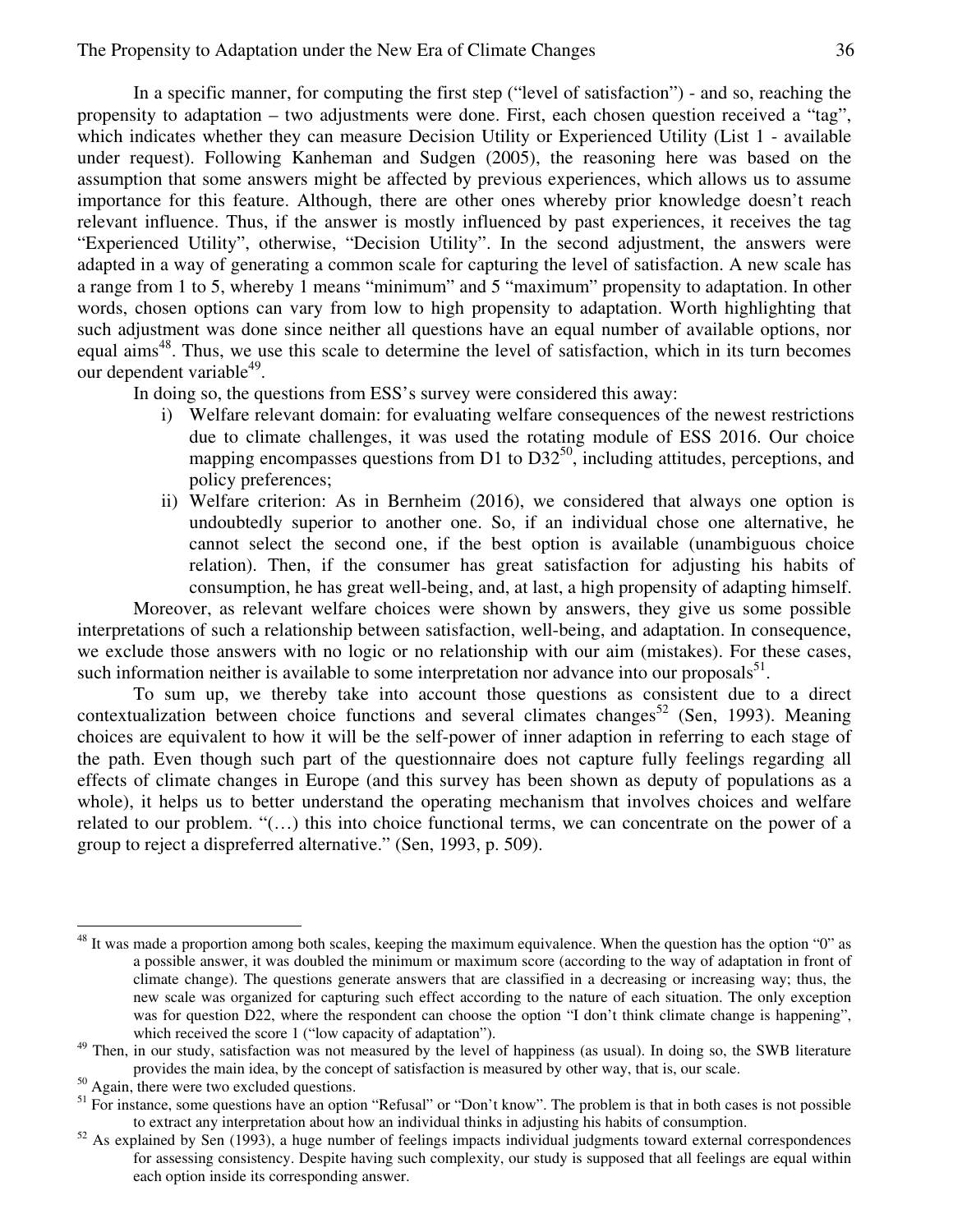Finally, as our purpose is to assess the propensity to adaptation of consumers due to new restrictions due to climate changes<sup>53</sup>, we hypothesized that:

- i) The individual is immune to all features that can impact their ability to understand how the process of adaptation occurs;
- ii) Our estimation may be accepted as valid, which means that our sample leads to a whole population opinion;
- iii) Choices done by those individuals are equated to the view of the total amount of citizens in each country. So, it is supposed to exist homogeneity in opinion within each nation<sup>54</sup>.

However, we know that in the real world there is a vast heterogeneity of household's willingness to pay for any adjustment that products and services could suffer. But, for sake of simplicity, it was assumed that all citizens have the same availability to fit their cash flow according to each change. Further, unlike Shapiro et al. (2015), for assumption, it is considered that the pool of respondents has the same knowledge about features' products (level of information about it).

#### **4.3. Econometric Approach**

Our empirical application is centered on the analysis of the factors that influence the propensity to adaptation. We gather the answers from the chosen questions into two indexes (groups): Decision Utility (DU) and Experienced Utility (EU), which becomes our dependent variable (each index was made using the weighted average of the questions that compose them). Due to the deterministic construction of the indexes, they also have a distribution between 1 and 5, whereby 1 means "minimum" and 5 means "maximum" propensity to adaptation. As a result, the dependent variable works like a proxy of well-being since their satisfaction (welfare) was converted into their level of odds in adapting themselves<sup>55</sup>. Thus, it was established a link between satisfaction (or SWB) and propensity to adaptation by each chosen question, which picks up the individuals' concerning the damages due to climate changes in different contexts.

Then, it will have an ordered distribution of the data, not in a linear way, but to rank the possible results. Next, we thereby add the environmental variables and socio-economic characteristics of subjects as explanatory parameters, which allows us to elicit the individual's preferences for each index, and then, their behavior. It is worth mentioning that despite the grouping of questions in DU or EU, our database remains separated by year (i.e., 2016), by country, and by an individual (if applicable). Consequently, one of the main models indicated to be used in this case is the Ordered Probit Model (e.g., Brereton et al., 2008; Smyth et al., 2008; Ambrey et al., 2014).

We choose this model because the linear regression is not able to treat the difference between 4 and 3 in the same way that one among 3 and 2. Therefore, it is necessary to use an appropriate

 $53$  Our study goes beyond from the current views as the influence of weather on purchases (such in Busse et al., 2015) for assuming as a presumption that climate changes are a huge mass of variations in nature, in the way of the definition given by Tol et al. (1998).

<sup>&</sup>lt;sup>54</sup> This assumption rules out any doubts about the level of information within individuals, whether for their major field (formation, work, experience, etc.) or for the ability to distinguish each effect in several scenarios. In the end, neither indirect knowledge proxy (as in Shapiro et al., 2015) nor idiosyncrasies were considered as able features of interfering in such questions.

<sup>&</sup>lt;sup>55</sup> For example, as shown in the List 1 (Adjustments on the chosen questions of ESS survey for reaching the individual level of satisfaction - available under request), in the question D15: "How worried are you that energy supplies could be interrupted... by natural disasters or extreme weather?", according to the original scale, the subject could choose from 1 to 5, where 1 means "not at all worried" and 5 means "extremely worried" (those options "Refusal" or "Don't know" were ignored). Its new scale (adapted) works in the same way, but for it, score 1 means "low" and the 5 one means "high" propensity to adaptation. Then, if the subject chooses 1, the fact of he/she is "not at all worried" indicates that he/she is satisfied with the odds of having some disruption in the energy supplied by natural disasters or extreme weather, consequently, he/she reaches a low capacity of changing habits. Otherwise, if it was chosen 5 ("extremely worried"), his/her satisfaction or well-being with this possibility is lower, which increases the chances of adaptation ("high").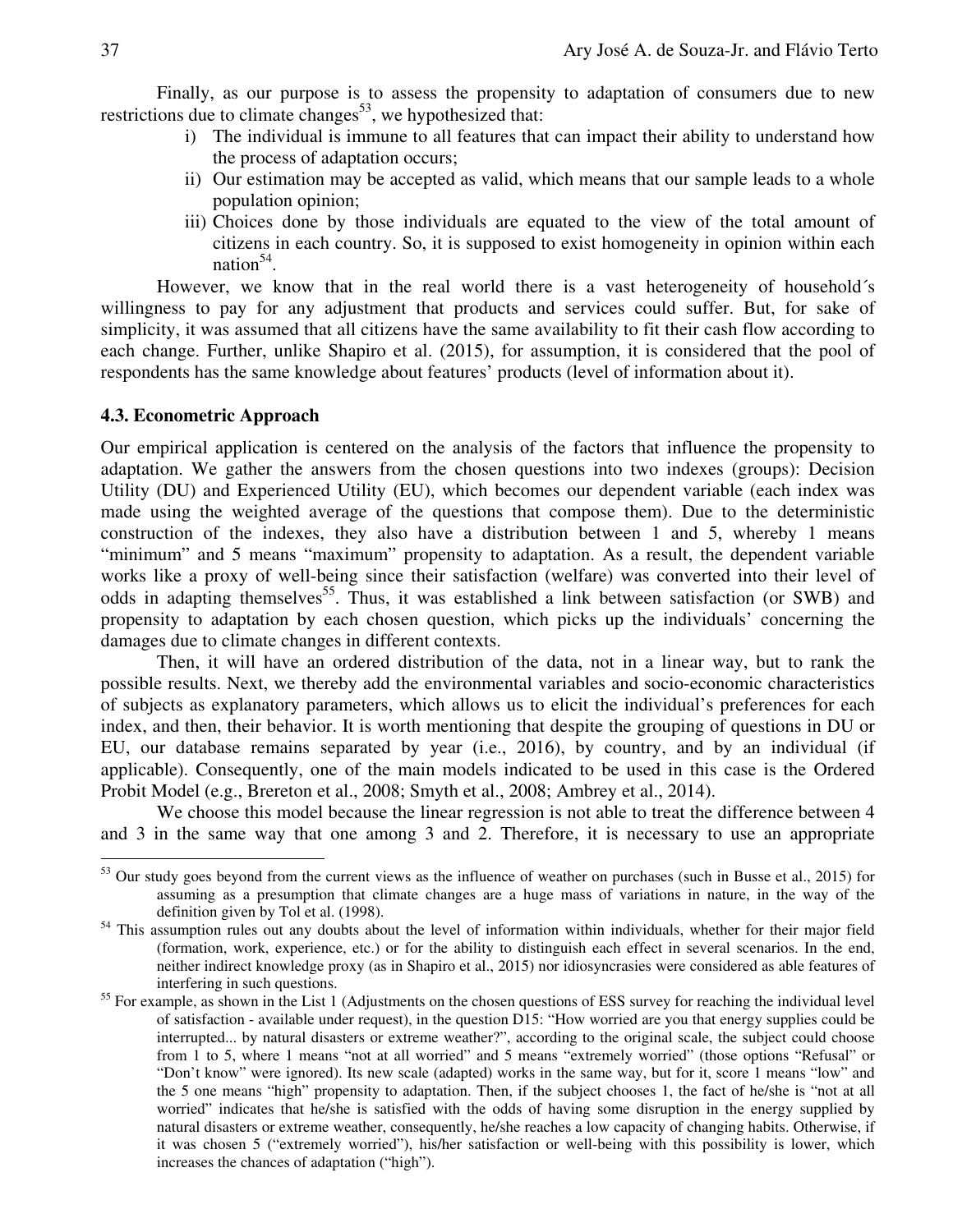methodology for the variable discrete and orderly dependent. However, these models do not directly estimate the vector  $\beta$ , but rather  $\frac{\beta}{\sigma}$ , since  $Var(\varepsilon_i|\bar{x}_i) = \sigma^2$ . Therefore, to estimate it is necessary to specify a conditional distribution of  $\varepsilon_i$  in  $\bar{x}_i$ . In the case of our study, the standardized normal functional form was considered.

According to Maddala (1983), the Ordered Probit Model is a multinomial model whose value is limited and known. As stated earlier, the dependent variable takes on values that establish a data order. In the case of our data, the latent variable  $Y$  associates individual numbers and orders them, such as 1 for "minimum" and 5 for "maximum" propensity to adaptation. Thus, the unobserved latent variable is expressed by:

$$
\alpha + \beta' X_{ij} + \theta' Z_{ij} + \epsilon_i \tag{3}
$$

Where the propensity to adaptation,  $Y_i^*$ , of individual *i*, in the level of adaptation *j*; which depends on a vector of environmental variables  $(X_{ijt})$  and socio-economic characteristics  $(Z_{ijt})$ . Lastly,  $\epsilon_i$  is the idiosyncratic term determined by unobserved factors of individuals. Particularly, for our development, where  $y \in J = \{1,2,3,4,5\}$ , the unknown parameters  $\alpha_m$  with  $m = 1,2,3,4$  are considered such that:

$$
\alpha_1 < \alpha_2 < \alpha_3 < \alpha_4 \tag{4}
$$

While the ordinal dependent variable checks:

$$
Y = \begin{cases} 1, & \text{if } y^* \le \alpha_1 \\ 2, & \text{if } \alpha_1 < y^* \le \alpha_2 \\ 3, & \text{if } \alpha_2 < y^* \le \alpha_3 \\ 4, & \text{if } \alpha_3 < y^* \le \alpha_4 \\ 5, & \text{if } y^* > \alpha_4 \end{cases} \tag{5}
$$

The probabilities of observing each value of  $y$  are, respectively:

$$
Prob(y = 1) = \Phi(\alpha_1 - \beta'X - \theta'Z) \nProb(y = 2) = \Phi(\alpha_2 - \beta'X - \theta'Z) - \Phi(\alpha_1 - \beta'X - \theta'Z) \nProb(y = 3) = \Phi(\alpha_3 - \beta'X - \theta'Z) - \Phi(\alpha_2 - \beta'X - \theta'Z) \nProb(y = 4) = \Phi(\alpha_4 - \beta'X - \theta'Z) - \Phi(\alpha_3 - \beta'X - \theta'Z) \nProb(y = 5) = 1 - \Phi(\alpha_4 - \beta'X - \theta'Z)
$$
\n(6)

In this model, following Maddala (1983), the unknown parameters  $\alpha_m$  are estimated by the Maximum Likelihood Method (MLM), which consists of finding the estimate of the parameters in the model that maximizes the likelihood function or, in an equivalent way, minimizes the function of negative log-likelihood. Domingos (2018) describes that unlike what happens in the simple Probit (where the answer is only binary) when there is a change in the independent variables  $(x)$ , the interpretation of the coefficients  $(\beta)$  in the model is not restricted to your signal and its effect on  $Prob(y = J|X)$ . Therefore, only for  $J = \{1,5\}$  can be said that the direction of the effect from a variation in  $x_k$  is determined by the  $\beta_k$  sign, *ceteris paribus*, for Prob(y = 1|X) and Prob(y = 5|X). For intermediate values, the effect of the  $x_k$  variation may not follow the direction of  $\beta_k$  since it depends on the sign of  $[\Phi(\alpha_j - \beta'X) - \Phi(\alpha_{j-1} - \beta'X)].$ 

To assess the quality of the estimated models, our study applied the *Link Test* introduced by Tukey (1949) and expanded by Pregibon (1979). This test can verify any single-equation estimation and it is based on the idea that if a regression equation is properly specified, no additional independent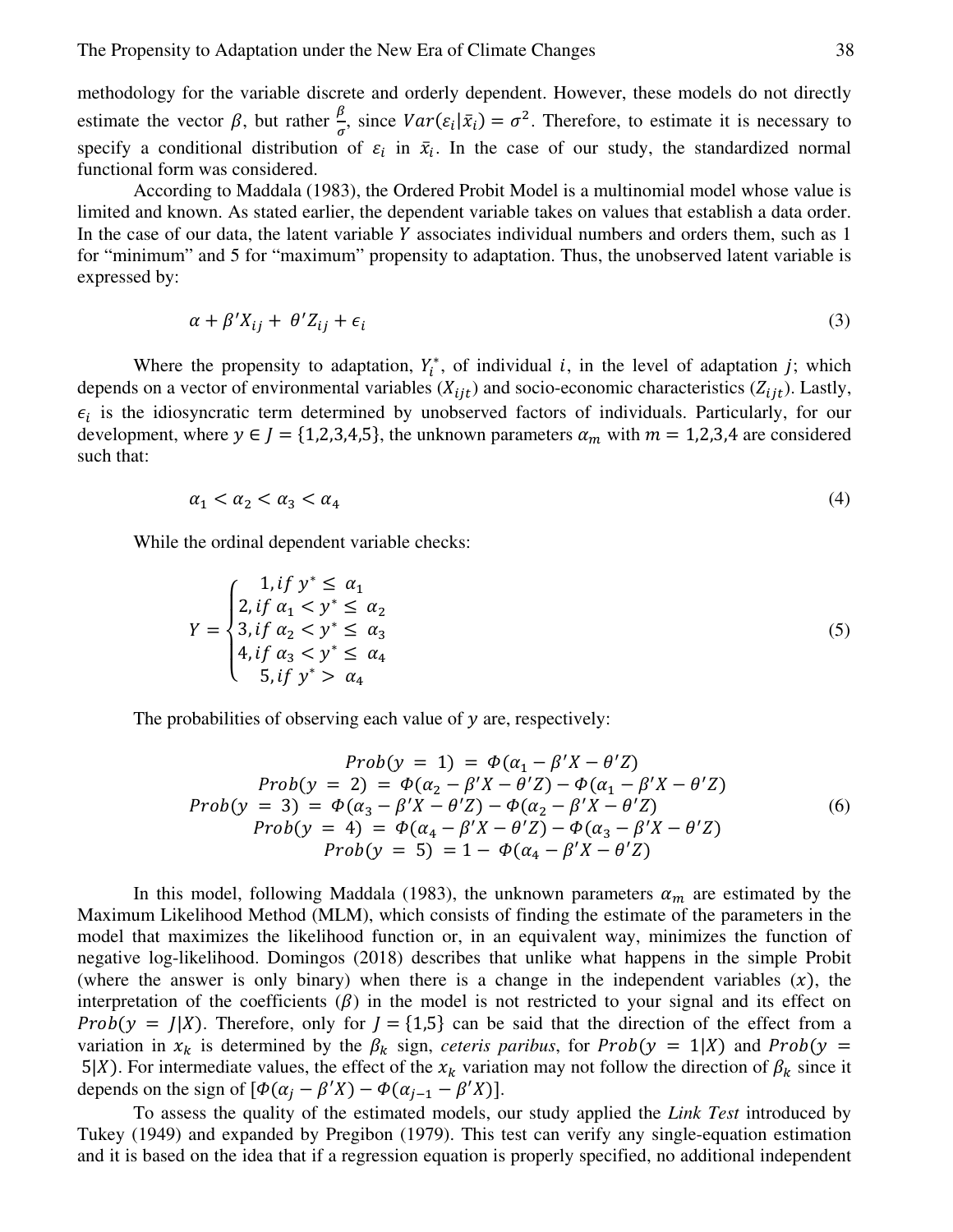variables should be significant. The *Link Test* adds the squared independent variable to the model and tests for its significance versus the non-squared model. If a squared model has a nonsignificant *t-test* versus the unsquared one, thus, our model is good. Additionally, since the data is spread across several countries, it is expected that the observations will not be independent within countries. For this reason, the models were estimated with robust cluster variance (Cameron and Miller, 2015), which fits the fact that the observations are independent between countries, but not necessarily within.

#### **5. Outcomes and Discussion**

The results from Eq. (3) are shown in Table 2. Overall, there is a clear pattern of outcomes per each index either for environmental or socio-economic variables. In DU, all coefficients are significant, the most at the 1% level, whereas in the EU we found out an opposite scenario. At the first glance, these estimates suggest a strong weight in favor of rationality against experience when the subjects are elaborating their behavior regarding the propensity to adaptation to climate change. These outcomes demonstrate the prevalence of a type of behavior whereby the subjects are choosing options in line with the possible better odds of happening (Von Neumamm and Morgenstern, 1953), which are related to their individual preferences according to their mental capacity (Kahneman and Sudgen, 2005).

Although we can interpret only the sign of the probit coefficients, the statistical pattern observed in each index allows us to infer a relative consistency in the decisions when the subjects are assessing their propensity to adaptation due to climate changes (Goldin and Reck, 2015). On the other hand, the fact of the EU has reached a small number of significant coefficients might be related to the high variety of how the individuals see what welfare is, due to their psychological features (Diener, 2000). Similarly, as EU sums up a set of subjective feelings - generally linked to the culture and heritage (Kahnemam et al., 1997), each level of subjectivity might drive the respondents to different views at realizing the evolution of climate changes. This phenomenon could establish a great amount of welfare, but not towards to strive a continuous change in the habits since they might feel secure with their real behavior. In addition, accepting the challenge of adjusting their habits due to several restrictions imposed by climate change doesn't mean change themselves, due to the dilemmas of sustainability (Gibson et al., 2011).

Meanwhile, as DU represents a taken decision *ex-ante* to experiment an event, the individuals when are assessing about the climate changes' impacts, they observe the weight of uncertainty in two ways: either concerning how they must adapt themselves or the lasting of those changes (even how hard or easy, they will be). Thus, the performance of its coefficients could be related to some type of encouragement, whereby the subjects are boosted in trying new mechanisms of adaptation, such as changing of evaluation and redeployment of attention (Kahneman and Sudgen, 2005). Speaking freely, the statistical significance of DU's coefficients still highlights the weight of the concept *ex-ante* the choice in comparison to the *ex-post* one, which creates a good link between satisfaction, well-being, and adaptation; in such a way that the rationality seems to reach more importance than subjectivity. Beyond the role of idiosyncrasies in the EU, the fact of our database is fully from the same year (2016), some type of contemporaneity might also disturb the outcomes.

Regarding to environmental variables, those able to be compared have their signs in line with the existing literature. Although, there is an important distinction to be made: in our study, a positive effect means a greater propensity to adaptation, while a negative one, the opposite. The reasoning here allocates well-being according to the scale of adaptation applied to each question<sup>56</sup>. The coefficient of greenhouse emissions has a positive sign in DU, which indicates that more pollution leads people to find a way to a greater adaptation.

<sup>&</sup>lt;sup>56</sup> This is one relevant difference to be highlighted, because in studies that relate SWB ("happiness") and environmental variables (e.g., Ambrey et al., 2014; Smyth et al., 2008) if the coefficient has a negative sign, this means that the individual will be less happy with an additional unit of that variable.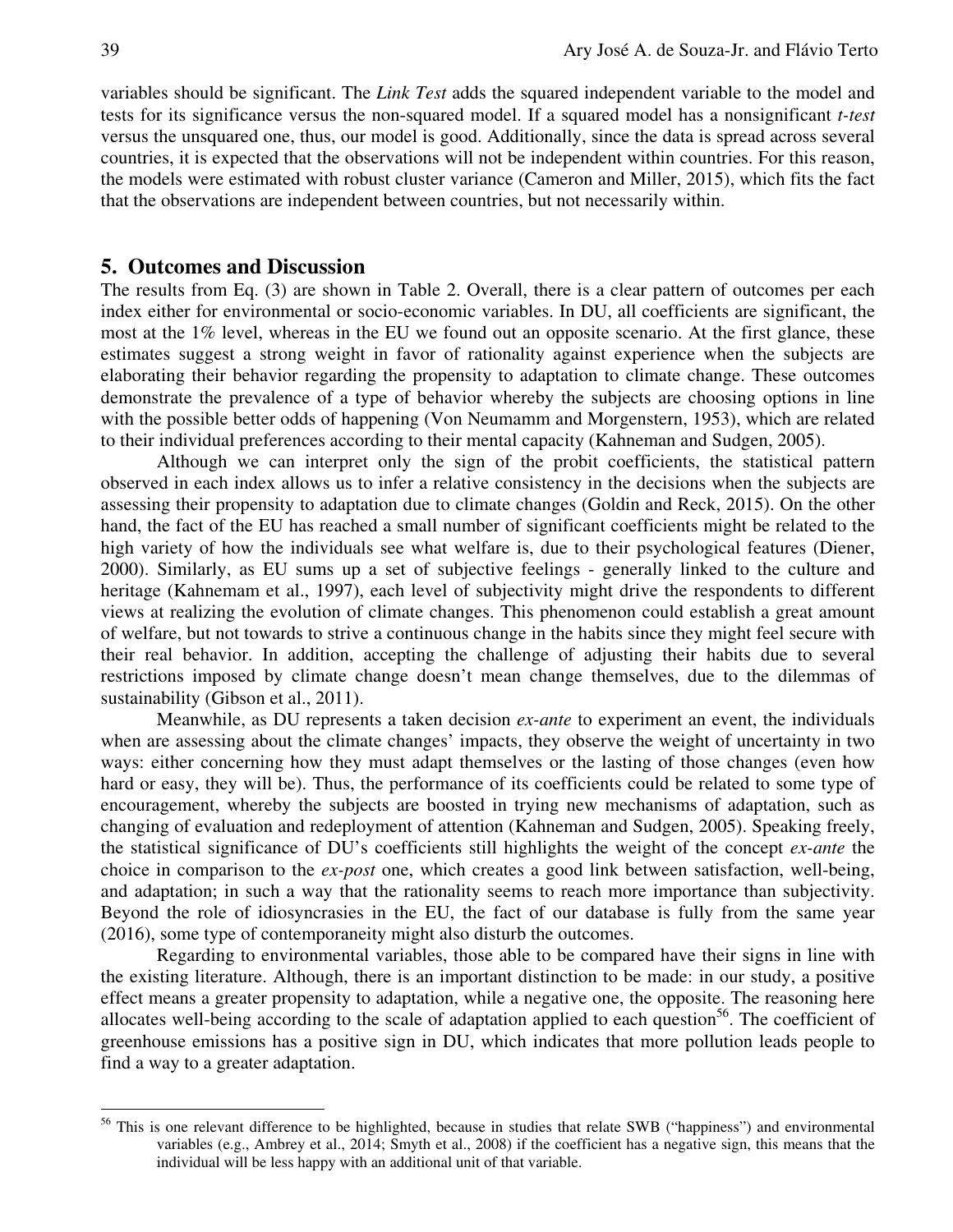| Variable name<br>Group |                           | <b>DU</b> Model | <b>EU Model</b>                                                                                                                                                                                                                                             |  |
|------------------------|---------------------------|-----------------|-------------------------------------------------------------------------------------------------------------------------------------------------------------------------------------------------------------------------------------------------------------|--|
|                        |                           | Coefficient     |                                                                                                                                                                                                                                                             |  |
|                        | Waste                     | $0.0148***$     |                                                                                                                                                                                                                                                             |  |
|                        |                           | (0.0051)        | (0.0096)                                                                                                                                                                                                                                                    |  |
|                        |                           | $0.0119***$     |                                                                                                                                                                                                                                                             |  |
|                        | Emissions                 | (0.0041)        |                                                                                                                                                                                                                                                             |  |
|                        |                           | $0.0125**$      |                                                                                                                                                                                                                                                             |  |
|                        | <b>Energy Production</b>  | (0.0054)        |                                                                                                                                                                                                                                                             |  |
|                        |                           |                 |                                                                                                                                                                                                                                                             |  |
| Environmental          | Precipitation             | $-7.8407***$    |                                                                                                                                                                                                                                                             |  |
|                        |                           | (2.0207)        |                                                                                                                                                                                                                                                             |  |
|                        | <b>Energy Consumption</b> | $-0.0073**$     | $-0.0014$                                                                                                                                                                                                                                                   |  |
|                        |                           | (0.0037)        | (0.0061)                                                                                                                                                                                                                                                    |  |
|                        | <b>Burnt Area</b>         | $0.0163**$      |                                                                                                                                                                                                                                                             |  |
|                        |                           | (0.0083)        | (0.0072)                                                                                                                                                                                                                                                    |  |
|                        |                           | $-0.0012***$    |                                                                                                                                                                                                                                                             |  |
|                        | Carbon Intensity          | (0.0001)        |                                                                                                                                                                                                                                                             |  |
|                        |                           | $0.2032***$     |                                                                                                                                                                                                                                                             |  |
|                        | Gender                    | (0.0336)        |                                                                                                                                                                                                                                                             |  |
|                        |                           |                 | Coefficient<br>0.0018<br>$-0.0082$<br>(0.0105)<br>$0.0111*$<br>(0.0061)<br>5.9507<br>(4.5307)<br>0.0085<br>$-0.0003**$<br>(0.0001)<br>$0.1664***$<br>(0.0285)<br>$0.0615*$<br>(0.0318)<br>0.0012<br>(0.0009)<br>$-0.0014$<br>(0.0068)<br>0.0015<br>(0.0013) |  |
|                        | Children                  | $0.1153***$     |                                                                                                                                                                                                                                                             |  |
|                        |                           | (0.0265)        |                                                                                                                                                                                                                                                             |  |
| Socio-economic         | Age                       | $-0.0058***$    |                                                                                                                                                                                                                                                             |  |
|                        |                           | (0.0010)        |                                                                                                                                                                                                                                                             |  |
|                        |                           | $0.0233***$     |                                                                                                                                                                                                                                                             |  |
|                        | Last Degree               | (0.0041)        |                                                                                                                                                                                                                                                             |  |
|                        |                           | $0.0032***$     |                                                                                                                                                                                                                                                             |  |
|                        | Years of Study            | (0.0009)        |                                                                                                                                                                                                                                                             |  |

Table 2: Ordered Probit Model Results

Source: Self elaboration. Standard errors in parentheses.

\* Significant at the 10% level; \*\* Significant at the 5% level; \*\*\*Significant at the 1% level;

Indirectly, though some differences regarding the unit of measure used in other studies<sup>57</sup>, this result complements the prevailing findings because more presence of harmful gases decreases the wellbeing, prompting the subjects to rethink their posture at facing climate changes. Similarly, Cuñado and Gracia (2013) assess the impact of air pollution on welfare across Spanish regions by using the ESS survey, and they also found out a negative impact on personal happiness. The coefficient of precipitation in DU is -7.84. This indicates that 1 extra million  $m<sup>3</sup>$  in the interviewed countries reduce the probability of respondents classifying themselves as able to adapt. We thereby elicit that more rainfall days let people more comfortable or maybe they feel less needs to change their consumption habits. In other studies, a higher level of precipitations is also related to more well-being, either by reducing costs (Fritjers and Van Praag, 1998) or by a positive correlation between rain and scenic beauty (Brereton et al., 2008).

The reaming environmental variables are divided into two sets. The first is compound by waste, energy production, and burnt area. They showed a positive impact on the subjects' behavior, which suggest that additional units of them increase the trend to new habits in the direction of adaptation. These results seem clearer for these variables due to its direct effects on human beings and the environment since it's possible to watch its trajectory over the last decades. We may relate this result as a consequence of the expansion of institutional strengthening carried out by governmental and non-

 $\overline{a}$ <sup>57</sup> Other papers used: i) sulfur dioxide  $(SO<sup>2</sup>)$ ; see Smyth et al., 2008; Ferreira et al., 2013; Luechinger 2009, 2010; ii) just carbon dioxide  $(CO<sup>2</sup>)$  per regional area, see Cuñado and Gracia (2013); iii)  $PM<sub>10</sub>$  (see Levinson, 2012).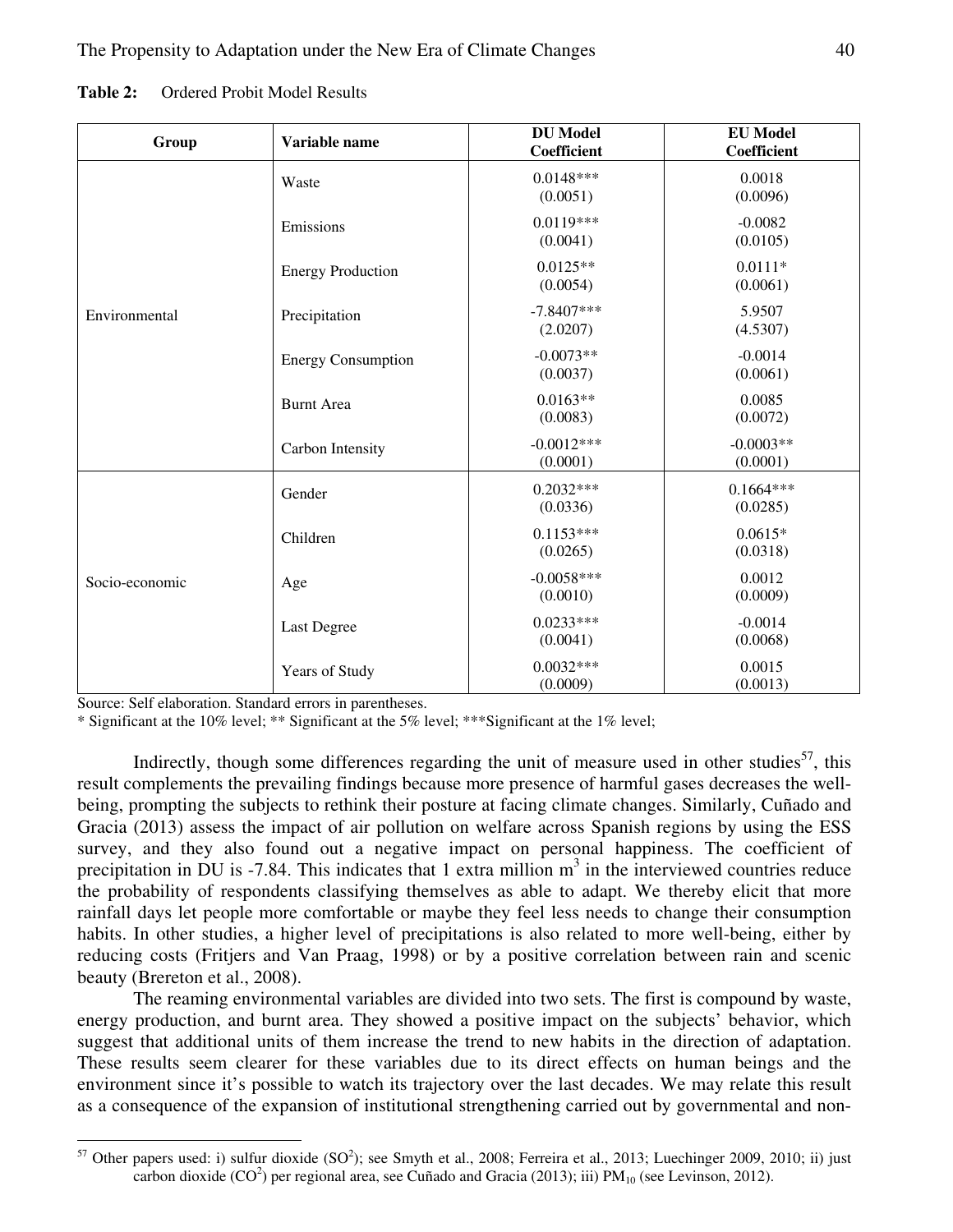governmental institutions over the past few decades, to raise environmental awareness in modern society.

The second group encompasses energy consumption and carbon intensity. Both tend to reduce the odds of adaptation, being that the last one also has significance in the EU. About energy consumption, such a result may be driven by a positive correlation between the increase in the contribution of renewable energy to the final energy consumption (nowadays frequently shown in the electricity bills) with a feeling of lower obligation to accept more changes<sup>58</sup>. On the other hand, carbon intensity assumes a striking position, not only for being highly significant for DU and EU but also for proposing a decrease in the probabilities to adaptation, whose signal is contrary to what was expected. It is worth to highlight that the nature of the variable carbon intensity is not easy to understand for the whole households, being even worse to realize its relationship with the changes of habits.

|                     | <b>Variable</b>           | <b>Marginal Effects (standard error)</b> |                  |                  |                  |  |
|---------------------|---------------------------|------------------------------------------|------------------|------------------|------------------|--|
| <b>Type</b>         |                           | <b>DU</b> Model                          |                  | <b>EU Model</b>  |                  |  |
|                     |                           | <b>Outcome 2</b>                         | Outcome 5        | <b>Outcome 1</b> | <b>Outcome 5</b> |  |
|                     |                           | $-0.02\%$ **                             | $0.02\%***$      | $-0.001%$        | 0.00003%         |  |
|                     | Waste                     | (0.00008)                                | (0.00009)        | (0.00004)        | (0.0000)         |  |
|                     |                           | $-0.02\%**$                              | $0.03\%***$      | 0.003%           | $-0.00001%$      |  |
|                     | Emissions                 | (0.00006)                                | (0.00007)        | (0.00006)        | (0.0000)         |  |
|                     |                           | $-0.02\%**$                              | $0.02\%**$       | $-0.004%$        | 0.0002%          |  |
|                     | <b>Energy Production</b>  | (0.00008)                                | (0.0001)         | (0.00003)        | (0.0000)         |  |
| Environmental       |                           | $0.0000\%***$                            | $0.0000\%***$    | $0.0000\%$       | $0.0000\%$       |  |
|                     | Precipitation             | (0.0000)                                 | (0.0000)         | (0.0000)         | (0.0000)         |  |
|                     |                           | $0.001\%$ *                              | $-0.01\%$ **     | 0.001%           | $0.0000\%$       |  |
|                     | <b>Energy Consumption</b> | (0.00006)                                | (0.00006)        | (0.00003)        | (0.0000)         |  |
|                     |                           | $-0.02\%*$                               | $0.03\%*$        | $-0.004\%$       | 0.0001%          |  |
|                     | <b>Burnt Area</b>         | (0.0001)                                 | (0.0001)         | (0.00004)        | (0.0000)         |  |
|                     |                           | $0.001\%***$                             | $-0.002\%***$    | 0.0002%          | $0.0000\%$       |  |
|                     | Carbon Intensity          | (0.0000)                                 | (0.0000)         | (0.0000)         | (0.0000)         |  |
| Socio-<br>economics |                           | $-0.27%***$                              | $0.35\%***$      | $-0.07\%***$     | $0.01\%$         |  |
|                     | Gender                    | (0.007)                                  | (0.0006)         | (0.0002)         | (0.00003)        |  |
|                     |                           | $-0.15%$ ***                             | $0.19\%***$      | $-0.02\%*$       | 0.001%           |  |
|                     | Children                  | (0.0003)                                 | (0.0005)         | (0.0001)         | (0.0001)         |  |
|                     |                           | $0.007\%***$                             | $a - 0.01\%$ *** | $-0.001%$        | $0.0000\%$       |  |
|                     | Age                       | (0.00002)                                | (0.00002)        | (0.00001)        | (0.0000)         |  |
|                     |                           | $-0.03%***$                              | $0.04\%***$      | 0.001%           | $0.0000\%$       |  |
|                     | Last Degree               | (0.00006)                                | (0.0001)         | (0.0000)         | (0.0000)         |  |
|                     |                           | $-0.004\%***$                            | $0.001\%***$     | $-0.001%$        | $0.0000\%$       |  |
|                     | Years of Study            | (0.00001)                                | (0.00002)        | (0.00001)        | (0.0000)         |  |

| Table 3: | Ordered Logit Model - Marginal Effects (in %) |  |  |  |  |
|----------|-----------------------------------------------|--|--|--|--|
|----------|-----------------------------------------------|--|--|--|--|

Source: Self elaboration

-

\* Significant at the 10% level; \*\* Significant at the 5% level; \*\*\*Significant at the 1% level;

<sup>&</sup>lt;sup>58</sup> This perception resembles some type of duty partially done, since the consumer can see in his bill that at least part of your electricity is coming from the natural source. Then, this could be understood as a "first step" towards adaptation.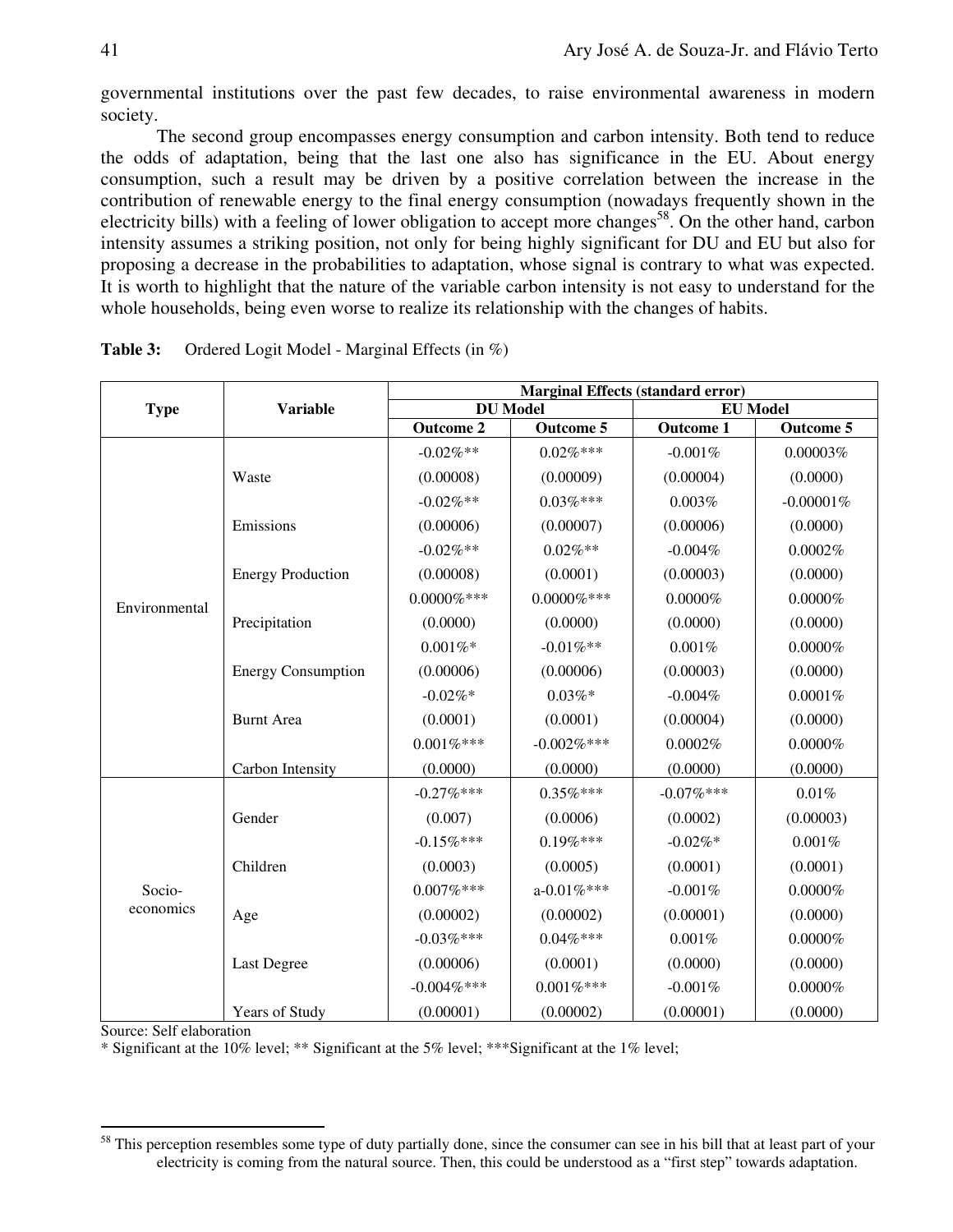Usually, the subjects experience bad events with more intensity (Diener et al., 1996). However, coefficients like emissions of  $CO<sup>2</sup>$  and burnt area don't reach statistical significance in the EU, even though its impacts are more direct and easier to be felt. Therefore, our test doesn't offer any inference about the role of the intensity of experienced events, regardless of its nature.

Concerning socio-economic variables, the results are similar to the findings in other studies in the area. Gender is a significant coefficient at a 1% level for DU and EU, with a positive trend towards adaptation in both. Ferreira and Moro (2010) argue the usage of SWB techniques for valuing environmental attributes in Ireland. They also used female as 1 for a dummy variable and found out a positive correlation between gender and SWB. Having children is also associated with more ability to change habits, in both indexes, which is similar to Luechinger (2009), at valuing air quality in Germany.

On the opposite side, the coefficient of age is negative (-0.0058), indicating that older people are less susceptible to adapt themselves in comparison to the youngest. This result still is shared by several other studies (e.g., Ferrer-i-Carbonell and Gowdy, 2007; Smyth et al., 2008, Cuñado and Gracia, 2013; Luechinger, 2009, 2010; and Ferreira et al., 2013), sometimes being even with no significance for individual above 40 years (Ambrey et al., 2014). About last degree and years of study, both have a positive impact on adaptation (as in Ferreira et al., 2013), which may suggest that more knowledge regarding general topics allow the citizens to be more capable to realize the link between the new adjustments and the restrictions due to climate changes.

Looking at marginal effects in Table  $3<sup>59</sup>$ , mostly values are quite small, regardless of the boundary, group of variables, or index. For example, in DU, per each 1% increase in greenhouses emissions, the respondents are 0.02% less likely of being prone to adaptation, whereas, at the same time, it has 0.03% more chances of being fully able to accept such changes. Still in DU, energy production has a negative correlation with the adaption, which means that the subjects have 0.02% of being less likely to adjust habits, at a 5% significance level. The results for gender in DU demonstrate that women are 0.35% more likely to be completely capable to adapt their habits in comparison to men. While in the EU, the same variable shows  $0.007\%$  less probabilities of accepting such restrictions. Both are significant at a 1% level. Similarly, in DU, age is statistically significant, but positive for minimum boundary (0.007%) and negative with the maximum  $(-0.01\%)$ , implying a preference for acceptance within younger consumers.

We also checked the robustness of our results by alternative estimations and econometric tests. Firstly, we tested the goodness of fitness of the estimated model for each index, by *Link Test*. Regarding the specification tests for the DU model, the *Link Test* reveals no problem with our specification. On the other hand, for the EU model, this test reveals problems with specification (results available under request). Although, we decided not to insert more variables into models for some reasons: i) since DU reached a good quality, this means that the amount of explanatory variables, in such a way, is suitable; ii) adding more environmental or socio-economic data only in EU is unnecessary (with aiming to increase its quality) since our main goal in this paper is to compare the performance of each index regarding its capacity to explain the behavior of consumers through their capacity of adapting due to climate changes; iii) usually, *Link Test* is expounded as a tool for testing if the independent variables are specified incorrectly, but, formally it is a test of the specification of the dependent variable (Stata Corp, 2015).

Following Ferrer-i-Carbonell and Fritjers (2004), we also estimated the Equation (3) by Ordinary Least Squares  $(OLS)^{60}$ . However, the results showed a slight difference in DU, with a reduction in the level of significance in children and age, which in OLS become significant only at 10%. For the EU, none distinction was found. Lastly, similar to Cuñado and Gracia (2013), we tested again the Ordered Probit Model, but separately for each group of variables (socio-economic and

l

The full list of marginal effects is available under request. For DU Model, the dependent variable doesn't have the outcome 1.

 $60$  Despite our dependent variable to be naturally ordered, we did the OLS estimates to follow the same track of the current literature.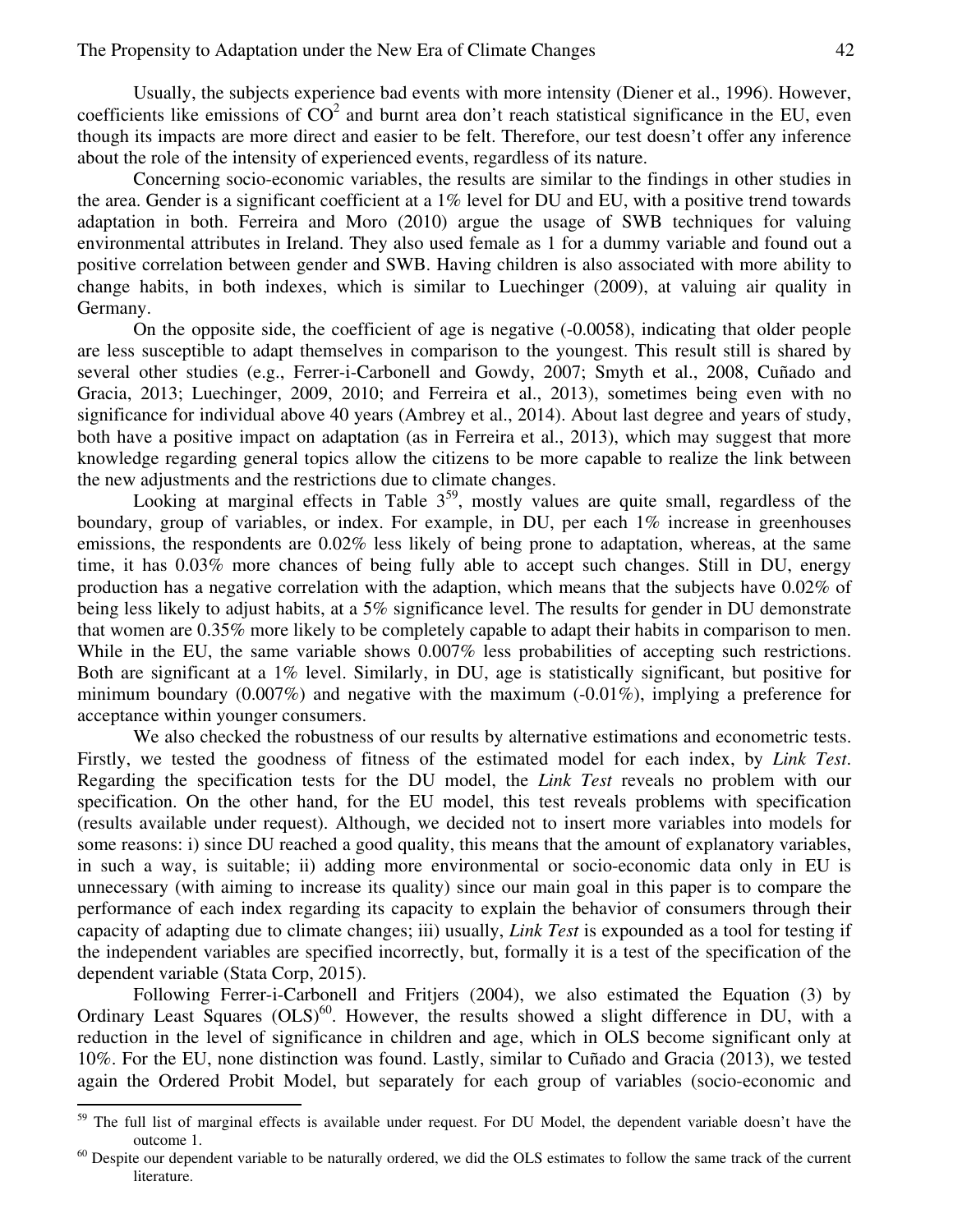environmental), to verify whether there is more significance within the models. Here, this estimation demonstrated some additional changes. About the signs of coefficients, only the variable last degree in the EU changed, becoming positive. Regarding significance in both indexes, three coefficients (children, age, and years of study) moved out from being significant at a 1% level to a lack of it. Overall, these estimations don't change considerably our results and not offering any extra contribution to the study.

# **6. Conclusion**

In this paper, we expand the understanding regarding the relationship between satisfaction, well-being, and adaptation due to climate changes. Based on this link, we asked what concept better explains this decision: Decision Utility or Experienced Utility. Our goal was to assess the propensity to adaptation due to climate changes, based on that aforementioned link, by using environmental and socioeconomic as explanatory variables. In doing so, we detailed the assumptions of the choice-oriented framework applied here, as well as some relevant studies of the related literature to SWB, individual characteristics, and environmental data.

Our findings show that both groups of explanatory variables have significance for explaining this process in the DU, whereas in EU, it is happened only partially. In other words, this result gives us a sign of how relevant the rational behavior is in this context, since the lack of full information about the future development of climate changes may become the subjects more insecure, then, more prone to adapt themselves. However, the strength of the thought *ex-ante* takes some choice, not rules out the importance of *ex-post* one. On the contrary, it adds more urgency in discussing how each concept relates to the human behavior, due to the current degradation of the environment. In comparison to Decision Utility, the concept of Experienced Utility may have had an opposite performance due to its nature, which is usually pictured as a complex concept in Behavioral Economy (hedonic sensation stressed by feelings, personal experiences, and psychological features) or some possible link related to the contemporaneity of the independent variables.

Our paper also offers relevant contributions to public policy, since it highlights how the explanatory variables are capable of interacting with the subjects in this scenario of climate change. For instance, as we hypothesized, if more welfare leads to more propensity to adaptation, more units in variables like precipitation let the individuals more comfortable today, at the same time that decreases their tendency in changing habits; whereas old people have less patience in adapting themselves. The results also highlight one main concept present in the households' behavior: a great part of the wellbeing is driven by a rational posture. This finding might be related to the great uncertainty on part of the population in general when the subject "climate changes" is the main topic. We observe that this behavior happens because of the high amplitude of subtopics (rainfall, sea level arises, pollution, carbon intensity, so forth) covered by it, the huge complexity in understanding the dynamics of each subtopic, and the extension in which its future changes may occur (some cases in one century or more).

Following the track of Tol et al. (1998), our study also contributes to analyses of the impacts due to climate changes by a microeconomic view. Even though we take into account data at the individual level partially for each country, those opinions about a handful of factors related to environmental features still allow us to build a suitable microeconometric model (Ordered Probit Model). Consequently, we found out some insights regarding the behavior of consumers and their relationship with environmental and socio-economic variables, which represents a good contribution to the literature of climate change economy. At last, our inferences just give some cues of how this path needs more assessments since the interaction of important institutions creates more complexity due to dimensions of time and space (Sahakian and Wilhite, 2014). Beyond this challenging arena, understanding how the individuals will behave due to several restrictions caused by climate change has demanded long and constant monitoring, either by Decision Utility or Experienced Utility, which implies a continuous process (Adger et al., 2005).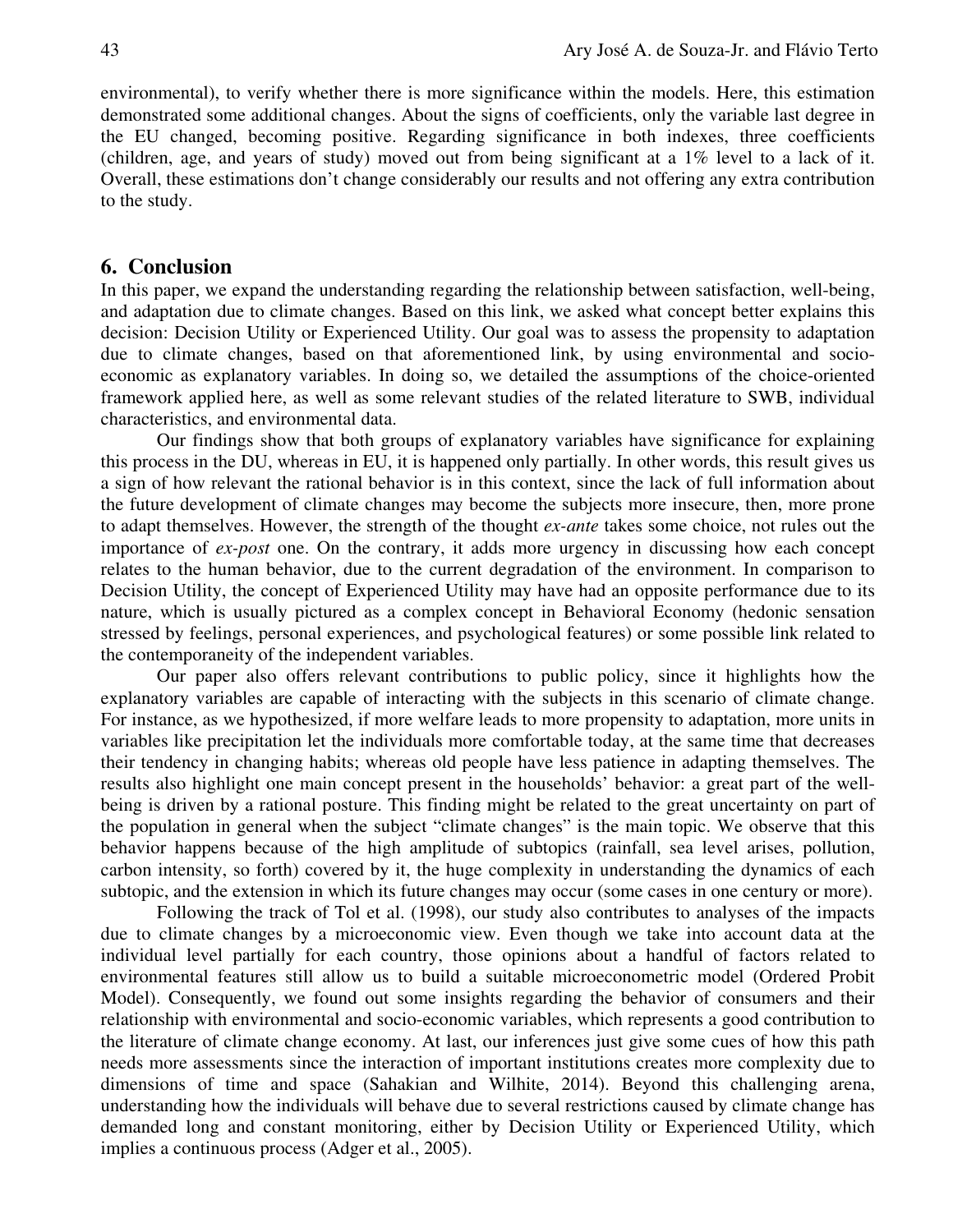For increasing the knowledge around this theme, extra analysis needs to be extended in several ways. First, it is suggested to analyze the EU model through lagged values of the explanatory variables, aiming to find a relevant timing able to offer evidence of changes. Second, our analysis is restricted only to those covered countries by ESS in 2016. It may be useful for some expansion in regions or counties with aiming to control more by individual information. Third, we have not explored any type of feelings into the EU, i.e., selfishness, altruism, or cooperation. Maybe this discussion could offer some additional inferences, mainly for the EU, due to the impact of psychological features. Fourth, we also didn't discuss the interactions between the explanatory variables, like emissions and precipitation. Nonetheless, we leave the opportunity for future research to explore these issues.

# **References**

- [1] Adger, W.N.; Arnell, N.W. and Tompkins, E.L. (2005). Successful adaptation to climate change across scales. *Global Environmental Change*. Vol. 15. Pp. 77–86;
- [2] Ambrey, C.L., Fleming, C.M. and Chan, A.Y.C. (2014). Estimating the cost of air pollution in South East Queensland: An application of the life satisfaction non-market valuation approach. *Ecological Economics*. Vol. 97. PP:172–181;
- [3] Apergis, N. (2018). The Impact of Greenhouse Gas Emissions on Personal Well-Being: Evidence from a Panel of 58 Countries and Aggregate and Regional Country Samples. *Journal of Happiness Studies*, Vol.19, pp:69-80.
- [4] Bernheim, B. D. (2016). The Good, the Bad, and the Ugly: A Unified Approach to Behavioral Welfare Economics. *Journal of Benefit-Cost Analysis*. Vol. 7 (1), 12-68;
- [5] Bernheim, B. D. and Taubinsky, D. (2018). Behavioral public economics. Working paper 24828. Available in: http://www.nber.org/papers/w24828. Access in: Feb/2019. 2018;
- [6] Bettman, J. R., Luce, M. F. and Payne, J. W. (1998). Constructive consumer choice processes. *Journal of Consumer Research*. Vol. 25, 187–217. [1, 17, 29, 34];
- [7] Brereton, F.; Clinch, J.P. and Ferreira, S. (2008). Happiness, Geography and the Environment. *Ecological Economics*. Vol. 56. PP:386-396;
- [8] Busse, M. R.; Pope, D.G.; Pope, J.C. and Silva-Risso, J. (2015). The Psychological Effect of Weather on Car Purchases. *Quarterly Journal of Economics*. Vol. 130 (1), 371-414.;
- [9] Cameron, A. and Miller, D. (2015). A practitioner's guide to cluster-robust inference. *Journal of Human Resources*. Vol. 50 (2): 317–372, 2015;
- [10] Chetty, R. (2015). Behavioral Economics and Public Policy: A Pragmatic Perspective. *American Economic Review Papers and Proceedings*. Vol. 105 (5), 1-33;
- [11] Cuñado, J. and Gracia, F.P. (2013). Environment and Happiness: New Evidence for Spain. *Social Indicators Research*. Vol.112. PP: 549-567;
- [12] Dawes, R.M. (1998). Rational choices in an uncertain world. San Diego, CA. Harcourt Brace Jovanovich;
- [13] Delbeke, J. and Vis, P. (2015). EU Climate Policy Explained. Ed. Routledge. 1st Edition. London, UK;
- [14] Diener, E.; Suh, E. and Fujita, F. (1996). Events and Subjective Well-Being: Only recent events matter. *Journal of Personality and Social Psychology*. Vol. 70, no 05, 1091-1102;
- [15] Diener, E.; Suh, E.M.; Lucas, R.E. and Smith, H.L. (1999). Subjective well-being: three decades of progress. *Psychologic Bulletin*. 125:276–302;
- [16] Diener, E. (2000). Subjective Well-Being: The Science of Happiness and a Proposal for a National Index. *American Psychologist*. Vol. 55 (1): 34–43.
- [17] Dolan, P.; Peasgood, T. and White, M. (2008). Do we really know what makes us happy? A review of the economic literature on the factors associated with subjective well-being. *Journal of Economic Psychology*. Vol. 29(1), PP: 94–122;
- [18] Domingos, V. M. A. (2018). Modelos de rating: construção e aplicação de probit ordenado para atribuição de notações financeiras. 47 p. Dissertation. Supervisor: Proença, I.M.D. Master in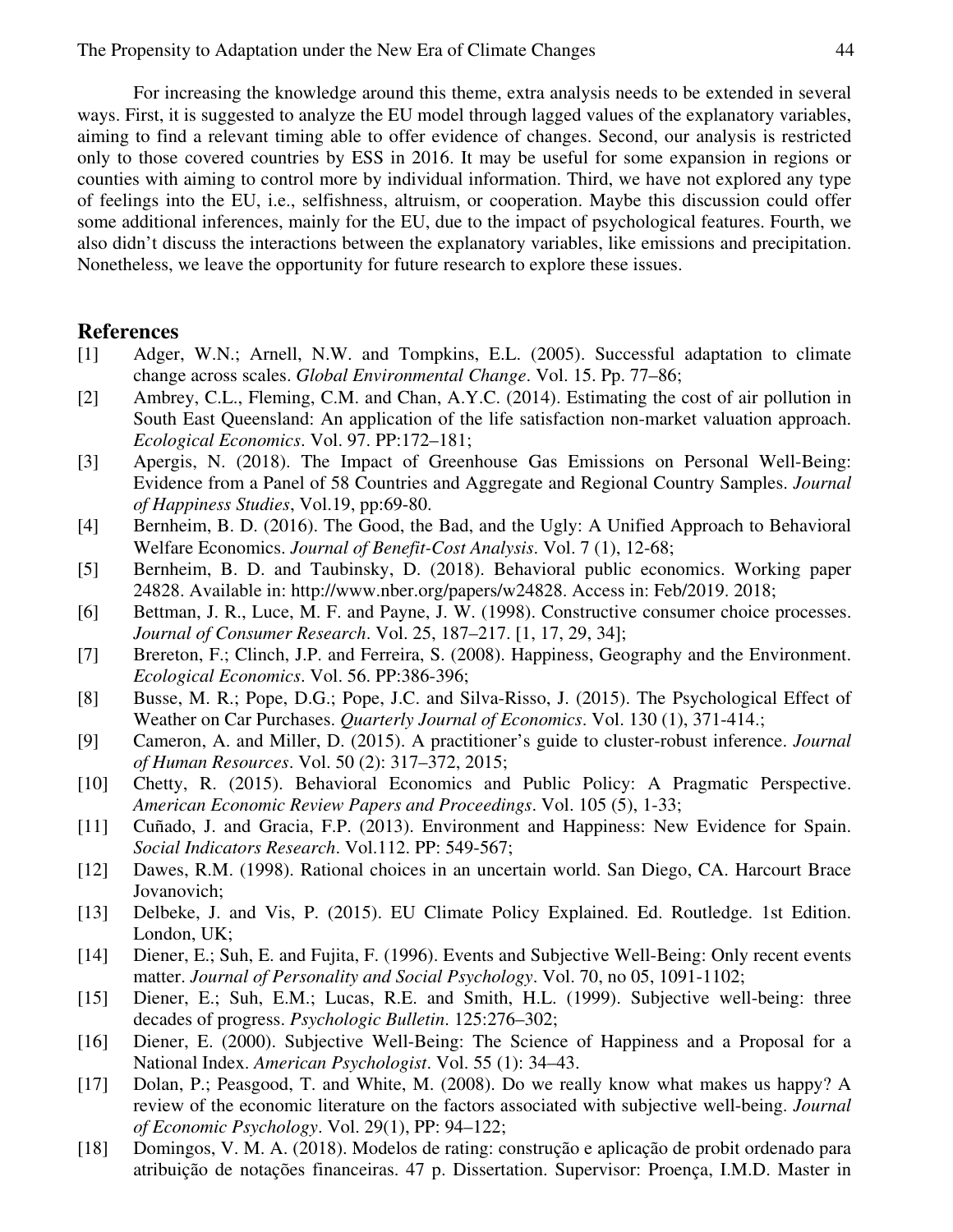Quantitative Methods for the Economic and Business Decision. Lisbon School of Economics and Management (ISEG). University of Lisbon. Available in: <https://www.repository.utl.pt/bitstream/10400.5/17655/1/DM-VMAD-2018.pdf>. Access in: November/2020;

- [19] ESS European Social Survey (2020). NSD Norwegian Centre for Research Data, Norway Data Archive and distributor of ESS data for ESS ERIC. Available in:<https://www.europeansocialsurvey.org/data/round-index.html>. Access in: Jan/2020;
- [20] Ferreira, S.; Akay, A.; Brereton, F.; Cunãdo, J.; Martinson, P.; Moro, M. and Ningal, T.F. (2013). Life satisfaction and air quality in Europe. *Ecological Economics*. Vol. 88. Pp:1–10;
- [21] Ferreira, S. and Moro, M. (2010). On the use of subjective well-being data for environmental valuation. *Environmental and Resource Economics*. Vol. 46(3). PP:249–273;
- [22] Ferrer-i-Carbonell, A. and Frijters, P. (2004). How important is methodology for the estimates of the determinants of happiness? *Economic Journal*. Vol. 114, 641–659.
- [23] Ferrer-i-Carbonell, A. and Gowdy, J.M. (2007). Environmental Degradation and Happiness. *Ecological Economics*. Vol.60. PP:509-516;
- [24] Frey, B.S. and Stutzer, A. (2002). What can economists learn from happiness research? *Journal of Economic Literature*. 40:402–435;
- [25] Frijters, P. and van Praag, B.M.S. (1998). The Effects of Climate on Well-Being and Welfare in Russia. *Climate Change*. Vol. 39, 61-8.1;
- [26] Frisch, D. and Clemen, R. T. (1994). Beyond expected utility: Rethinking behavioral decision research. *Psychological Bulletin*. Vol. 116, 46–54. [17, 34];
- [27] Gibson, C.; Head, L.; Gill, N. and Waitt, G. (2011). Climate change and household dynamics: beyond consumption, unbounding sustainability. Transactions of the Institute of British Geographers, New Series. Vol. 36, No. 1, pp.3-8;
- [28] Goldin, J. and Reck, D. (2015). Preference Identification Under Inconsistent Choice: A Reduced-Form Approach. SSRN Electronic Journal. Available in:<https://ssrn.com/abstract=2417709>. Access in: Feb/2020;
- [29] Gul, F. and Pesendorfer, W. (2001). Temptation and Self-Control. *Econometrica*. Vol. 69(6), 1403–1435;
- [30] IPCC: Intergovernmental Panel on Climate Change (2014). Climate Change 2014: Impacts, Adaptation, and Vulnerability. Part A: Global and Sectoral Aspects. Contribution of Working Group II to the Fifth Assessment Report of the Intergovernmental Panel on Climate Change. [Field, C.B., V.R. Barros, D.J. Dokken, K.J. Mach, M.D. Mastrandrea, T.E. Bilir, M. Chatterjee, K.L. Ebi, Y.O. Estrada, R.C. Genova, B. Girma, E.S. Kissel, A.N. Levy, S. MacCracken, P.R. Mastrandrea, and L.L. White (eds.)]. Cambridge University Press, Cambridge, United Kingdom and New York, NY, USA, 1132 pp;
- [31] Kahneman, D.; Peter P. W. and Sarin, R. (1997). Back to Bentham? Explorations of Experienced Utility. *Quarterly Journal of Economics*. Vol. 112 (2): 375–405;
- [32] Kahneman, D. e Sugden, R. (2005). Experienced Utility as a Standard of Policy Evaluation. *Environmental & Resource Economics*. Vol. 32 (1): 161–81;
- [33] Kahneman, D. and Tversky, A. (1979). Prospect theory: An analysis of decision under risk. *Econometrica*. Vol. 47, 263–291;
- [34] Köszegi, B. and Rabin, M. (2008) Choices, Situations, and Happiness. *Journal of Public Economics*. Vol. 92, 1821-1832;
- [35] Levinson, A., 2012. Valuing public goods using happiness data: The case of air quality. *Journal of Public Economics*. Vol. 96, pp.869–880;
- [36] Luechinger, S. (2009). Valuing Air Quality Using the Life Satisfaction Approach. *The Economic Journal*. Vol. 119(536), pp.482–515;
- [37] Luechinger, S. (2010). Life satisfaction and transboundary air pollution. *Economics Letters*.  $107(1)$ , pp.4–6;